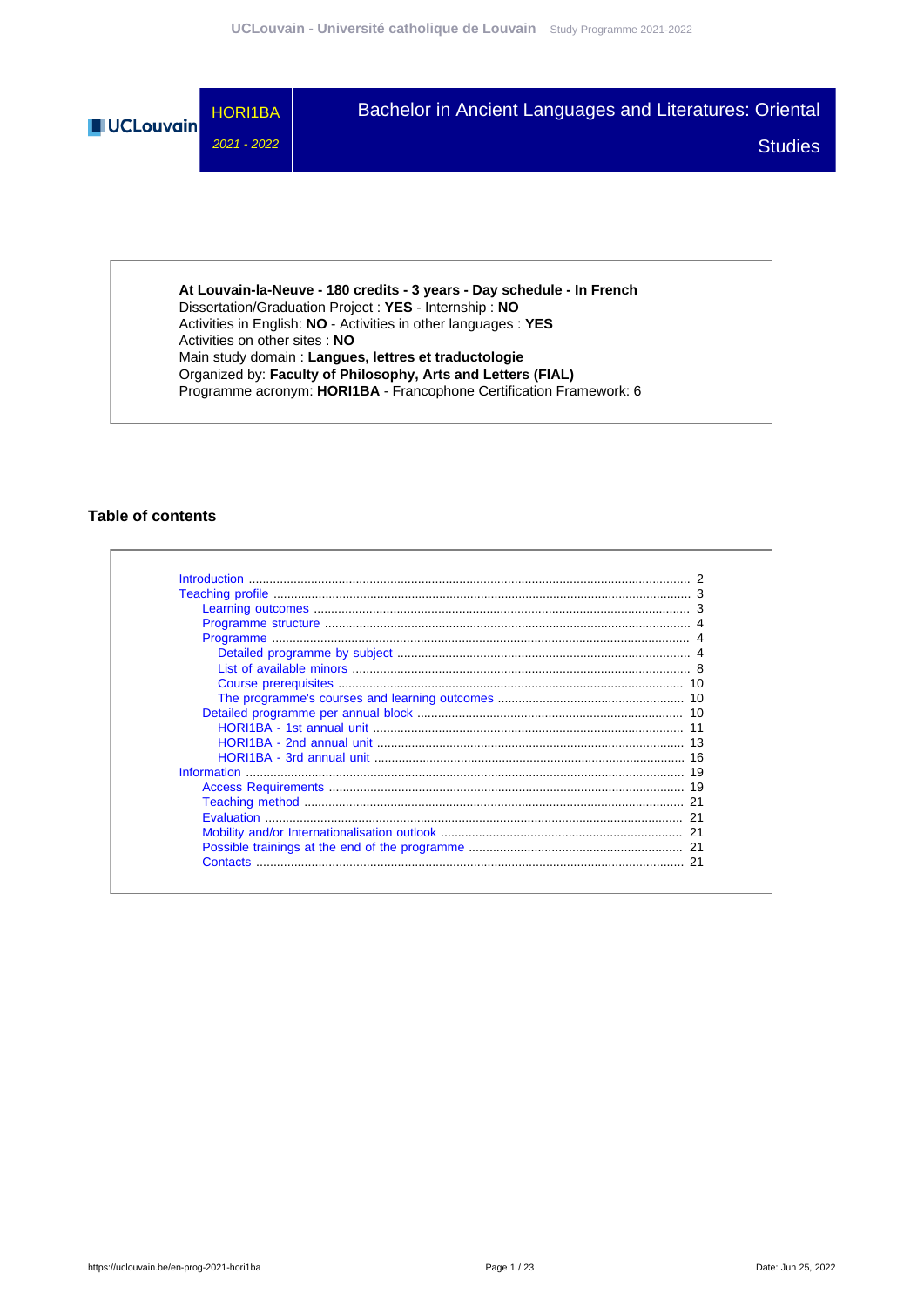# **HORI1BA - Introduction**

# <span id="page-1-0"></span>**Introduction**

#### **Introduction**

The [Bachelor in Ancient Languages and Literatures: Oriental Studies](https://uclouvain.be/en-prog-2021-hori1ba) trains students to become specialists in one or more of the following fields : ancient Near East, Pharaonic Egypt, Byzantium, the Christian East, Islam, the Arab world, India, and Indian Asia.

Working on original textual sources, written in various different oriental languages, you will be required to develop progressively the ability to study these tests with rigour and precision to explain the context and discover the meaning.

This specialist training will enable you to develop general skills in precise, objective and critical analysis of information.

#### **Your profile**

To join this course, it is not necessary to have made a clear choice of career. A strong interest in languages, literature and history, as well as a passion for ancient and oriental civilisation is an excellent reason to do this training.

- Do you wish to open your mind to cultures which are different from our own, while discovering what today's society owes to ancient oriental civilisation?
- Do you enjoy discovering alphabets which are different from ours and studying the many different facets of human thinking by using textual sources in their original language?
- Do you like thorough analysis and wish to develop your critical skills?
- Do you enjoy documentary research and working in a library?

If so, you have what it takes to study Languages and Literatures: Oriental Studies.

#### **Your future job**

Some of our graduates work in the field of research, producing editions of classical texts or detailed studies on different aspects of ancient civilisations, while others go into teaching of ancient languages in secondary schools antiques, for which they will have done a Master's agree or teacher training after this degree. Others find posts in the private and public sectors particularly because of the versatility their training in philosophy, arts and letters. The intellectual rigour and open-mindedness which they acquire during the training enables them to make their mark rapidly in their work environment, even if they do not necessarily already have the all the specific technical skills.

#### **Your programme**

The Bachelor's degree in Ancient Languages and Literatures: Oriental Studies provides :

- general training in philosophy, arts and letters ;
- specific training in a field of Oriental studies chosen from :
- Pharaonic Egypt and the ancient Near East;
- the Byzantine world and the Christian East;
- the Arab world and Islam ;
- India and Indian Asia.

The specific training includes the following aspects:

- two courses in Oriental languages (selected in relation to an individual project in agreement with the Secretary of the Bachelor's degree examination board); Greek; hieroglyphic Egyptian; languages with a cuneiform alphabet (Akkadian and Hittite), biblical Hebrew; Aramaic languages (Aramaic and Syrian); Caucasian languages (Armenian and Georgian); Arabic; Sanskrit. These courses include learning the relevant alphabets, basic grammar and the translation of moderately difficult literary texts) ;
- courses on history and civilisation relating to the selected languages ;
- courses chosen from the fields of philosophy, oriental religions, art and archaeology, with the possibility of taking a course in a third oriental language (ancient or modern) ;
- activities designed to develop skills in documentary research, critical analysis of sources and communication.

By the end of the Bachelor's degree, you may continue your studies by taking either the 120 credit Master's degree or the 60 credit Master's degree in Ancient Languages and Literatures: Oriental Studies. By taking certain minor subjects, you may also gain access to other second cycle course, such as the 120 credit or 60 credit Master's degree in Ancient Languages and Literatures: Classics.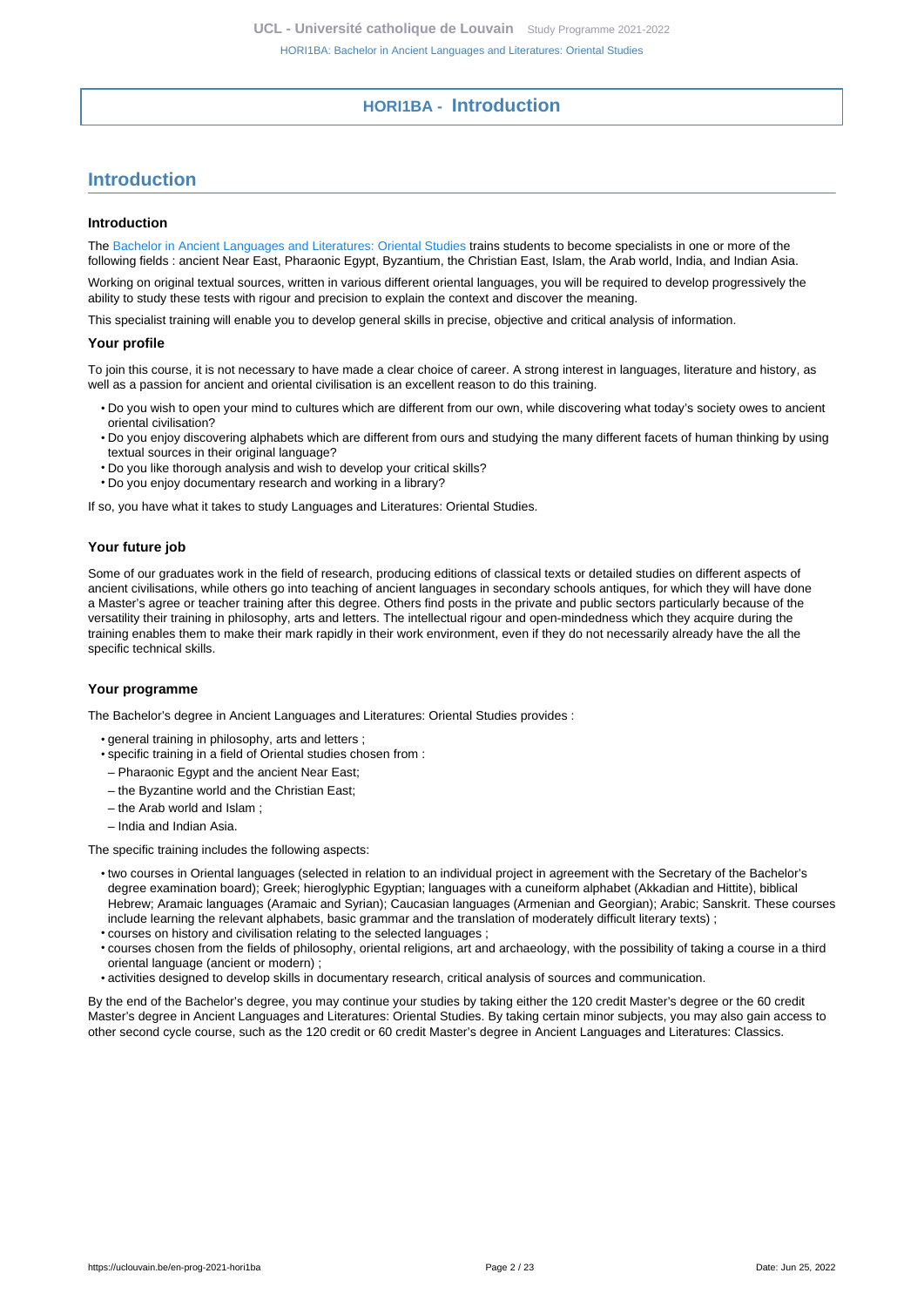# **HORI1BA - Teaching profile**

# <span id="page-2-1"></span><span id="page-2-0"></span>**Learning outcomes**

The "Ancient Languages and Literatures: Oriental Studies" Bachelor's programme trains students seeking to become specialists in one or more of the following fields: the ancient Near East, ancient Egypt, Byzantium, the Christian East, Islam, the Arab world, India and Indian Asia. Working on original documentary sources written in one or more Oriental languages, students will gradually develop an ability to translate these texts clearly and accurately with a view to explaining their context and identifying their human values. The challenge for them, at the end of their degree course, is to be able to use all the knowledge they have acquired to write up an individual assignment of limited scope, applying a rigorous academic method.

On successful completion of this programme, each student is able to :

#### **Specifically, graduates with a Bachelor in Ancient Languages and Literatures: Oriental Studies, will:**

1. Apply the knowledge they have acquired in the field of humanities.

1.1. Write a university-level text in French using precise and correctly spelled vocabulary, and applying the rules of grammar (morphology and syntax) and proper usage;

1.2. Understand the fundamentals of Western history, the history of thought, arts and literature (literary and linguistic theory);

1.3. Use the knowledge acquired in various humanities fields to analyse a fact, document, discourse or problem;

1.4. Apply heuristic tools essential in humanities by making regular use of the humanities library (bibliographies, encyclopaedias, dictionaries, monographs, periodicals and collections, electronic resources);

1.5. Consult specialized works and publications that are useful for research and are written in one of their two modern languages (reading level B2 of the Common European Framework of Reference for Languages).

2. Apply the knowledge they have acquired in the field of Oriental science.

2.1. Develop a good understanding of the civilizations of the Oriental world (geography, history and institutions, philosophy, religion and mythology);

2.2. Use the basic knowledge acquired in auxiliary Oriental science (evolution of scripts, transmission of literary sources, ecdotics, palaeography, codicology, epigraphy, papyrology, metrology, etc.).

3. Apply the knowledge they have acquired in the specific field of Oriental languages and literatures.

3.1. Develop proficiency in reading several Oriental scripts of their choice;

3.2. Develop their knowledge of several Oriental languages of their choice, in terms of vocabulary, morphology and syntax;

3.3. Apply the lexical and grammatical knowledge they have acquired to Oriental texts in different activities (translation exercises, individual research);

3.4. Place Oriental works of literature in their historical and cultural context;

3.5. Transliterate and translate texts of intermediate difficulty, applying correct grammatical analysis and ensuring that the French translation is of a high standard;

3.6. Interpret these texts with a view to explaining their context and identifying their human values;

3.7. If need be, be receptive to learning a modern Oriental language.

4. Apply the knowledge they have acquired in the specific field of Oriental civilizations.

4.1. Develop and apply a knowledge of several Oriental societies, with regard to their spatio-temporal frameworks, their history and their institutions;

4.2. Develop and apply a knowledge of several Oriental civilizations, with regard to their ways of thinking, their beliefs and their cultural expressions.

5. Carry out individual research in the field of Oriental languages and literatures and present the results in writing.

5.1. Collect relevant information using appropriate heuristic tools with a view to creating a corpus of primary sources (in Oriental languages) and a bibliography of secondary sources;

5.2. Study a topic by examining one or more texts in at least one Oriental language: briefly introduce the topic and sources, personally transliterate and translate the texts, and present a structured, well-argued commentary highlighting the contribution of each text to our knowledge of the topic;

5.3. Develop a critical approach and deductive reasoning skills;

5.4. Produce a written report of the results of an individual research project of limited scope, meeting the formal drafting requirements (citations referenced, language and style, structure and layout).

#### **As with all bachelors in the Faculty of Philosophy, Arts and Letters:**

6. Have a fundamental understanding of the fields of philosophy, history, art history, archaeology and literature.

7. Be able to understand and write competently on academic topics.

8. Be responsible for their own learning: organize their own workload (prioritizing, anticipating and planning all their activities over time), take a step back to critically assess the knowledge they have gained, how they have gained it and the work they have produced, and take the initiative to gain new knowledge and learn other methods and skills.

9. Mobiliser les compétences et savoirs disciplinaires acquis pour développer des attitudes d'ouverture à l'interculturalité, d'engagement citoyen et de positionnement critique vis-à-vis de soi-même, de la société, et des savoirs.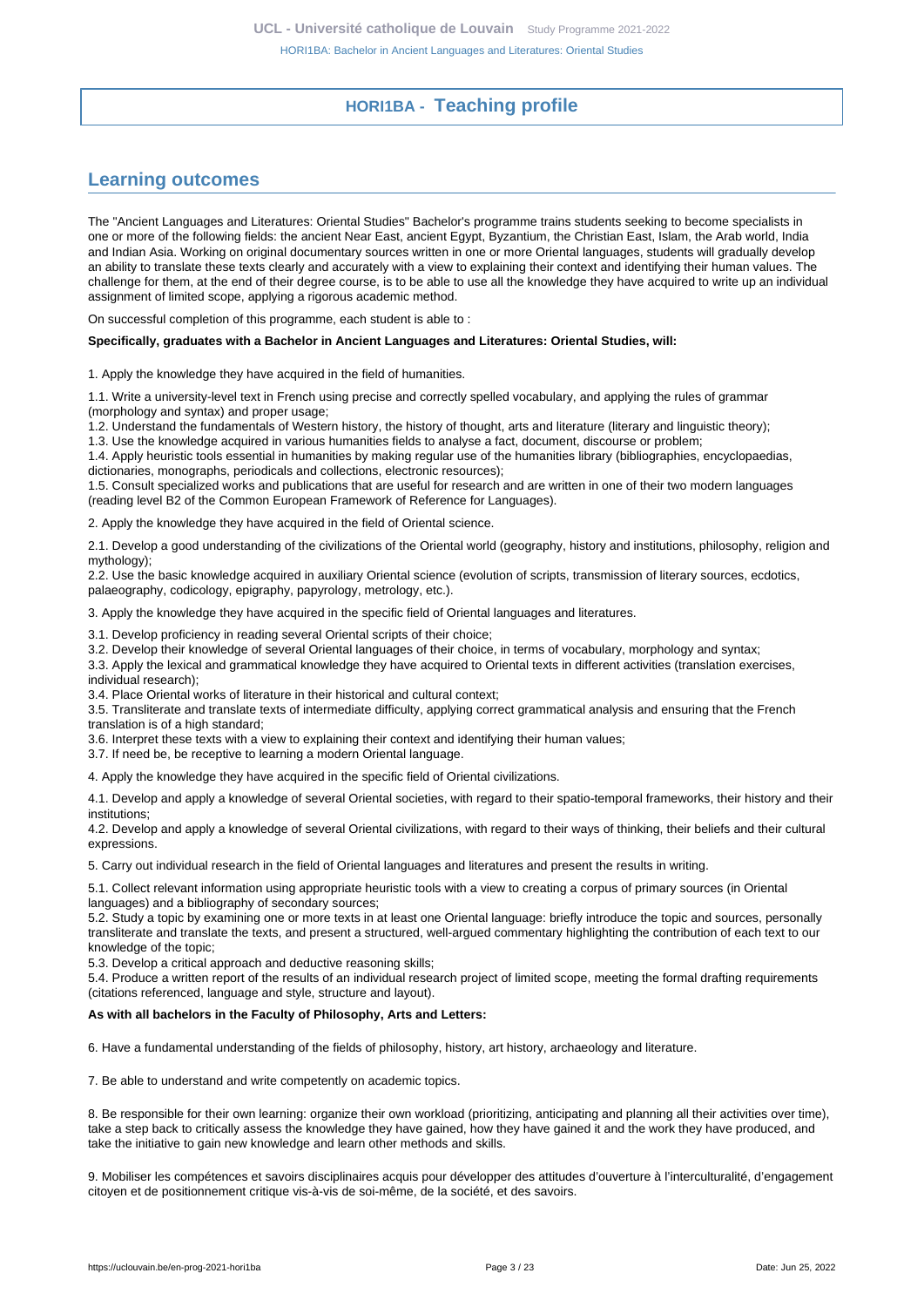10. Have written and spoken fluency in at least one modern language (English, Dutch or German) with the ability to communicate clearly, coherently and in a well-argued fashion on general topics and subjects relating to their field of study.

11. Demonstrate a critical understanding and in-depth knowledge of the discipline(s) of their chosen minor subject.

# <span id="page-3-0"></span>**Programme structure**

The bachelor programme in Ancient Languages and Letters: Oriental Languages totals **180 credits over 3 blocks** (3 x 60 credits). It consists of a basic major syllabus of 150 credits and a minor syllabus of 30 credits (2 x 15 credits), over blocks 2 and 3.

There are **five main strands** in the Bachelor's programme :

(1) **general training** in different humanities subjects (history and historical criticism, literature and linguistics, philosophy and religious studies) as well as training in the methodology and practice of academic discourse;

(2) **training in the methodology of Oriental philology**, including an introduction to classical studies and classical languages and literature;

(3) **training in various Oriental languages** chosen according to each student's personal project from Greek, Arabic, Akkadian, Hittite, hieroglyphic Egyptian, Hebrew, Aramaic, Syriac, Armenian, Georgian or Sanskrit; this forms the subject of a Bachelor's paper;

(4) **training in various Oriental civilisations, their history, literature and religion** (Pharaonic Egypt, ancient Near East, Christian and Byzantine East, Islam and the Arab world, India and Indian Asia);

(5) **training in a modern language** (English or German).

The first block of undergraduate studies starts with a term of general foundation courses common to all of the faculty's Bachelor's programmes. Students will be introduced to history, art history, literature and the art of academic discourse, providing them with a solid grounding and the opportunity to transfer to a different programme if they so wish at the end of the first term.

They will also receive discipline-specific courses from the first term of Block 1. These will become their core courses in the second term of Block 1.

From Block 2, students continue their studies in their major subject and are also invited to choose a 30-credit minor with a view to broadening their intellectual and professional horizons. This minor can be selected from another faculty discipline or from another UCL faculty, subject to certain admission requirements set by the programme managers.

# **HORI1BA Programme**

# <span id="page-3-2"></span><span id="page-3-1"></span>**Detailed programme by subject**

| <b>O</b> Mandatory |
|--------------------|
|                    |

**83 Optional** 

 $\triangle$  Not offered in 2021-2022

- Not offered in 2021-2022 but offered the following year
- $\oplus$  Offered in 2021-2022 but not the following year
- $\Delta \oplus$  Not offered in 2021-2022 or the following year

**Activity with requisites** Teaching language (FR, EN, ES, NL, DE, ...)

Click on the course title to see detailed informations (objectives, methods, evaluation...)

Year 1 2 3

## **Major (150 credits)**

## **General training (25 credits)**

General training courses in the first semester of the first year of the Bachelor's programme are common to all students in the Faculty of Philosophy, Arts and Letters. This makes it easier to change to another programme in the Faculty at the end of this semester.

| O LFIAL1130 | <b>Comparative Approach of European Literatures</b> | Laurent Béghin       | [q1] [30h] [3 Credits] | <b>X</b> |  |
|-------------|-----------------------------------------------------|----------------------|------------------------|----------|--|
|             |                                                     | <b>Charles Doyen</b> |                        |          |  |
|             |                                                     | <b>Hubert Roland</b> |                        |          |  |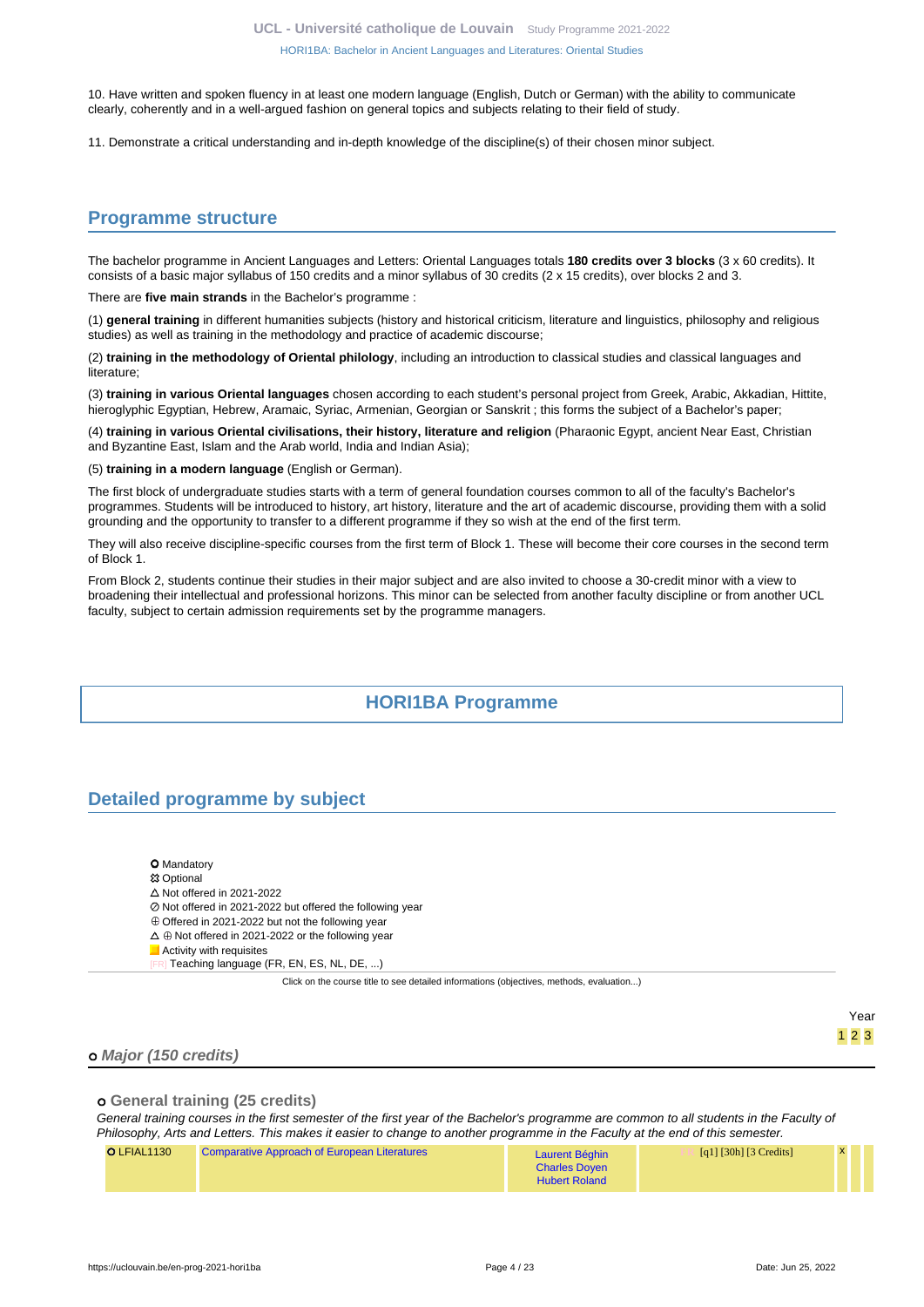|                    |                                                                      |                                                                                                                                                                       |                                       | .                  |              |  |
|--------------------|----------------------------------------------------------------------|-----------------------------------------------------------------------------------------------------------------------------------------------------------------------|---------------------------------------|--------------------|--------------|--|
| O LFIAL1140        | Concepts of history of art, archaeology and musicology               | <b>Florence Liard</b><br>(compensates<br><b>Marco Cavalieri)</b><br><b>Joël Roucloux</b><br><b>Brigitte Van Wymeersch</b>                                             | $\lceil q_1 \rceil$ [30h] [3 Credits] | $\mathsf{x}$       |              |  |
| <b>O</b> LFIAL1155 | Introduction to History (Ancient, Medieval, Modern,<br>Contemporary) | Paul Bertrand (coord.)<br><b>Emilie Mineo</b><br><i>(compensates)</i><br>Paul Bertrand)<br>Silvia Mostaccio<br>Françoise Van Haeperen<br><b>Laurence Van Ypersele</b> | $\lceil q_1 \rceil$ [45h] [4 Credits] | $\mathsf{x}$       |              |  |
| O LFIAL1190        | Introduction to Philosophy                                           | <b>Jean-Michel Counet</b>                                                                                                                                             | $\lceil q_1 \rceil$ [45h] [5 Credits] | $\pmb{\mathsf{x}}$ |              |  |
| <b>O LFIAL1530</b> | <b>Introduction to Language Science</b>                              | <b>Philippe Hambye</b><br><b>Anne-Catherine Simon</b>                                                                                                                 | $[q2]$ [30h] [3 Credits]              | $\pmb{\mathsf{x}}$ |              |  |
| O LFIAL1430        | <b>Critical Examination of Information and Critical Thinking</b>     | Jean Leclercq<br><b>Laurence Van Ypersele</b>                                                                                                                         | $[q2] [45h+10h] [5 Credits]$          |                    | $\mathsf{x}$ |  |

#### **One optional religious sciences course :**

| <b>83 LTECO1210</b>    | Societies, cultures, religions : lectures bibliques Biblical<br><b>Readings</b> | Jean-Pierre<br><b>Sterck-Dequeldre</b><br><i>(compensates)</i><br><b>Geert Van Oven)</b> | [q1] [15h] [2 Credits]                                | $\mathsf{x}$ |  |
|------------------------|---------------------------------------------------------------------------------|------------------------------------------------------------------------------------------|-------------------------------------------------------|--------------|--|
| <b>&amp; LTECO1220</b> | Societies-cultures-religions: Human Questions                                   | <b>Serge Maucg</b>                                                                       | [q1] $[15h]$ [2 Credits]                              | $\mathbf{x}$ |  |
| <b>&amp; LTECO1230</b> | Societies-cultures-religions : Ethical Questions                                | <b>Olivier Riaudel</b>                                                                   | $\lceil q^2 \rceil$ [15h] $\lceil 2 \right]$ Credits] | $\mathsf{x}$ |  |

#### **Classical and Medieval Studies (25 credits)**

#### **Students must choose one course :**

| <b>&amp;3 LFIAL1421</b> | <b>Antiquity History</b>                             | <b>Françoise Van Haeperen</b> | $[q2]$ $[22.5h]$ $[5$ Credits] | $\mathsf{x}$ |  |
|-------------------------|------------------------------------------------------|-------------------------------|--------------------------------|--------------|--|
| <b>&amp;3 LFIAL1422</b> | <b>Middle Ages History</b>                           | <b>Gilles Lecuppre</b>        | $[q2]$ $[22.5h]$ $[5$ Credits] | $\mathsf{x}$ |  |
| O LGLOR1210             | <b>Proseminar: Introduction to Classical Studies</b> | <b>Aline Smeesters</b>        | [q1+q2] [45h] [5 Credits]      | $\mathbf{x}$ |  |
| <b>O LHIST1420</b>      | Introduction to Cultural History and Anthropology    | <b>Caroline Sappia</b>        | [q1] $[22.5h]$ [5 Credits]     |              |  |

#### **Students should choose one course from the second block and one course from the third block**

| 83 LGLOR1100            | Introduction to Indo-European Comparative Studies                     | <b>Leonid Kulikov</b>                         | $\lceil q_1 \rceil$ [30h] [5 Credits] | $x \times$ |  |
|-------------------------|-----------------------------------------------------------------------|-----------------------------------------------|---------------------------------------|------------|--|
| <b>&amp; LARKE1552</b>  | Arts and Civilisations: Greek and Roman Antiquity                     | <b>Marco Cavalieri</b><br><b>Jan Driessen</b> | [q2] [30h] [5 Credits] $\odot$        | $x \times$ |  |
| <b>&amp;3 LARKE1553</b> | Arts and civilisations: Egypt, Mesopotamia and the Near East          | <b>Benoît Lurson</b><br><b>Jan Tavernier</b>  | [q1] [30h] [5 Credits] $\oplus$       | $x \times$ |  |
| <b>83 LFILO1230</b>     | Seminar: History and Texts of Philosophy of Antiquity                 | Pierre Destrée                                | $[q1]$ [45h] [5 Credits]              | $x \times$ |  |
| <b>83 LFILO1235</b>     | History and Texts of Philosophy of the Middle Ages and<br>Renaissance | Jean-Michel Counet                            | $[q1]$ [45h] [5 Credits]              | $x \times$ |  |
| <b>83 LFILO1370</b>     | <b>History of arabic Philosophy</b>                                   | Cécile Bonmariage                             | $\lceil q_1 \rceil$ [30h] [5 Credits] | $x \times$ |  |

### **Introduction to Oriental Studies (15 credits)**

| <b>O</b> LRELI1320 | Introduction to the History of Religions                     | <b>Philippe Cornu</b>                                                                                         | $\lceil q2 \rceil$ [30h] [5 Credits] | $\mathsf{x}$ |  |
|--------------------|--------------------------------------------------------------|---------------------------------------------------------------------------------------------------------------|--------------------------------------|--------------|--|
| O LGLOR1110        | Introduction to the Study of the Near East and Ancient Egypt | <b>Claude Obsomer</b><br><b>Jan Tavernier</b>                                                                 | [q1] [30h] [5 Credits]               | $\mathsf{x}$ |  |
| O LGLOR1120        | Introduction to Ancient and Modern Oriental Studies          | <b>Bernard Coulie</b><br><b>Godefroid De Callatay</b><br>Andrea Barbara Schmidt<br><b>Herman Seldeslachts</b> | [q1] [30h] [5 Credits]               | $\mathbf{x}$ |  |

### **Greek or Arabic language (15 credits)**

One of the following two modules : Students should take Greek (Indo-European language) or Arabic (semitic language) in line with their choice of languages in Bachelor.

#### **"Greek Language" Module**

Year 1 2 3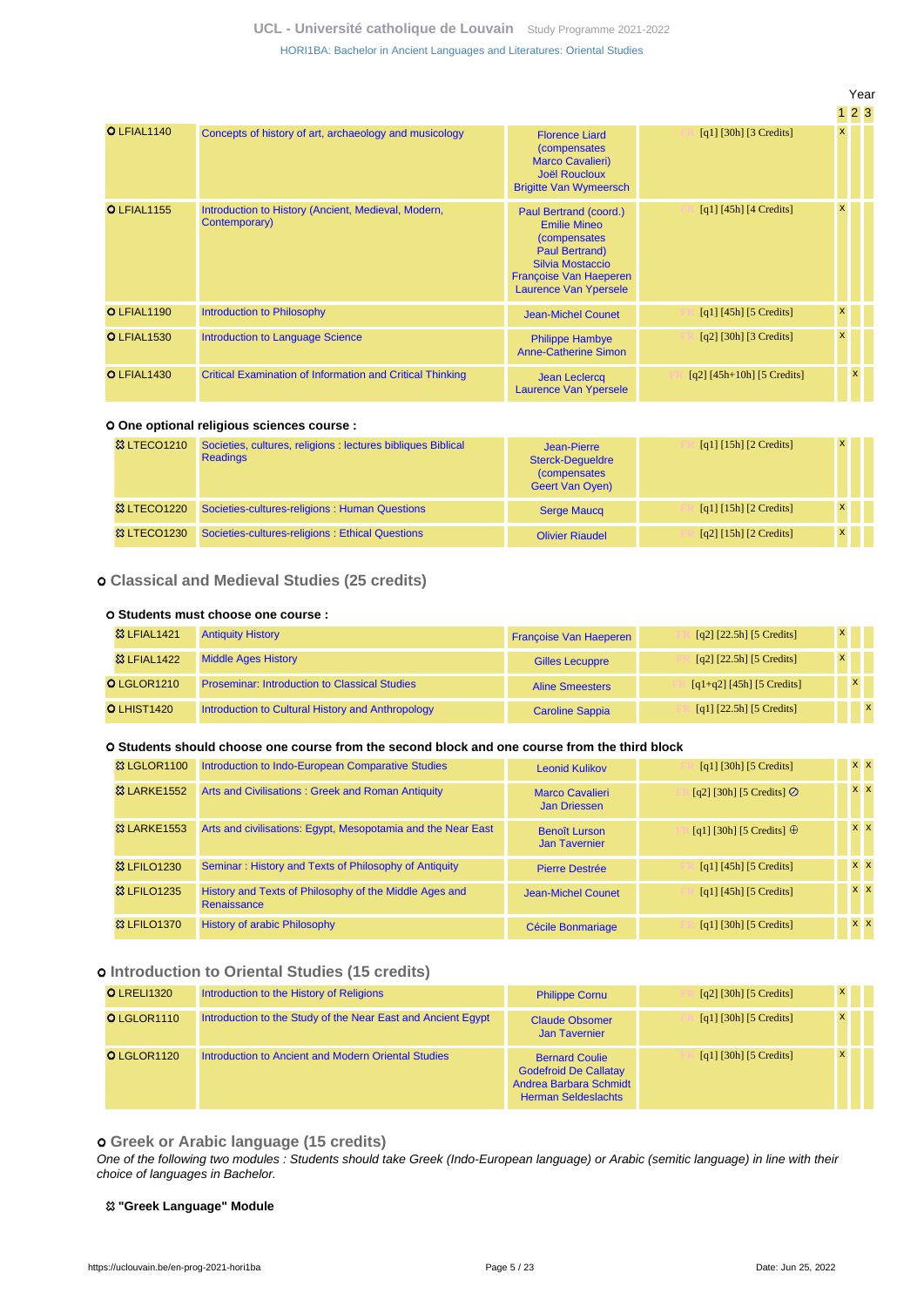**UCL - Université catholique de Louvain** [Study Programme 2021-2022](https://uclouvain.be/en/study-programme)

[HORI1BA: Bachelor in Ancient Languages and Literatures: Oriental Studies](https://uclouvain.be/en-prog-2021-hori1ba.html)

|             |                                            |                            |                              | $1\,2\,3$    |  |
|-------------|--------------------------------------------|----------------------------|------------------------------|--------------|--|
| O LFIAL1770 | <b>Beginning Greek</b>                     | <b>Elise Fontaine</b>      | [q1] $[30h+30h]$ [5 Credits] | $\mathsf{x}$ |  |
|             | <b>O LGLOR1172</b> Basics of Greek Grammar | <b>Herman Seldeslachts</b> | $[q2] [30h+15h] [5 Credits]$ | $\mathsf{x}$ |  |
|             | O LGLOR1173 Greek Language I               | <b>Anne-Marie Doyen</b>    | $[q2] [30h+15h] [5 Credits]$ | $\mathsf{x}$ |  |

### **"Oriental Language" Module**

| <b>O LARAB1100</b> Modern Arabic Elementary Level I | Manhal Makhoul (coord.) | [q1] [30h] [5 Credits] | $\mathsf{x}$ |  |
|-----------------------------------------------------|-------------------------|------------------------|--------------|--|
| O LARAB1102 Modern Arabic: elementary level II      | Manhal Makhoul (coord.) | [q2] [30h] [5 Credits] | $\mathsf{x}$ |  |
| <b>O</b> LGLOR1660 Classical Arabic I               | Sébastien Moureau       | [q2] [30h] [5 Credits] | $\mathsf{x}$ |  |

 **Oriental Languages and Literatures (50 credits)**

Students must choose 25 credits in block 2 and 25 credits in block 3.

#### **Ancient Oriental Languages**

Students should choose at least two courses from the second block and at least one course from the third block

| <b>&amp; LGLOR1271</b>  | <b>Greek Language II</b>                             | <b>Herman Seldeslachts</b>                                                | $[q1+q2]$ [30h+22.5h] [5 Credits]    | $\pmb{\mathsf{x}}$ |  |
|-------------------------|------------------------------------------------------|---------------------------------------------------------------------------|--------------------------------------|--------------------|--|
| <b>&amp; LGLOR1371</b>  | <b>Greek Language III</b><br>ш                       | <b>Herman Seldeslachts</b>                                                | $[q1+q2]$ [30h+22.5h] [5 Credits]    | $\mathbf{x}$       |  |
| <b>83 LGLOR1491</b>     | Greek Authors : Poetry                               | <b>Anne-Marie Doyen</b>                                                   | [q1+q2] [45h] [5 Credits] $\oslash$  | <b>x</b> x         |  |
| <b>&amp; LGLOR1492</b>  | Greek Authors : Prose-Writing                        | <b>Anne-Marie Doven</b>                                                   | [q1+q2] [45h] [5 Credits] $\oplus$   | $x \overline{x}$   |  |
| <b>&amp; LGLOR1541</b>  | <b>Introduction into Vedic Sanskrit</b>              | <b>Leonid Kulikov</b>                                                     | [q2] [30h] [5 Credits] $\oplus$      | $x \, x$           |  |
| <b>&amp; LGLOR1542</b>  | <b>Introduction to Buddhist languages</b>            | <b>Christophe Vielle</b>                                                  | [q2] [30h] [5 Credits] $\odot$       | $x \, x$           |  |
| <b>&amp; LGLOR1611</b>  | Languages in Cuneiform Writing (Akkadian, Hittite) A | <b>Jan Tavernier</b>                                                      | [q1+q2] [30h] [5 Credits] $\oslash$  | $x \, x$           |  |
| <b>&amp; LGLOR1612</b>  | Languages in Cuneiform Writing (Akkadian, Hittite) B | <b>Jan Tavernier</b>                                                      | $[q1+q2]$ [30h] [5 Credits] $\oplus$ | $x \times$         |  |
| <sup>8</sup> LGLOR1621  | Egyptian hieroglyphics A                             | <b>Claude Obsomer</b>                                                     | [q1+q2] [30h] [5 Credits] $\oslash$  | <b>x</b> x         |  |
| <b>83 LGLOR1622</b>     | <b>Egyptian hieroglyphics B</b>                      | <b>Claude Obsomer</b>                                                     | [q1+q2] [30h] [5 Credits] $\oplus$   | $x \mid x$         |  |
| <b>83 LRELI1631</b>     | <b>Biblical Hebrew I A</b>                           | <b>Jean-Claude Haelewyck</b>                                              | $[q1+q2]$ [45h] [5 Credits] $\oplus$ | $x \times$         |  |
| <b>&amp; LRELI1632</b>  | <b>Biblical Hebrew I B</b>                           |                                                                           | [q1+q2] [45h] [5 Credits] $\oslash$  | $x \, x$           |  |
| <b>&amp; LGLOR1641</b>  | Aramaic Languages (Ancient Aramaic, Syriac) A        | <b>Andrea Barbara Schmidt</b>                                             | [q1+q2] [30h] [5 Credits] $\oslash$  | <b>x</b> x         |  |
| <b>&amp; LGLOR1642</b>  | Aramaic Languages (Ancient Aramaic, Syriac) B        | <b>Andrea Barbara Schmidt</b><br><b>Jan Tavernier</b>                     | [q1+q2] [30h] [5 Credits] $\oplus$   | <b>x</b> x         |  |
| <b>83 LGLOR1651</b>     | Languages of the Caucasus (Armenian, Georgian) A     | <b>Bernard Coulie</b>                                                     | [q1] [30h] [5 Credits] $\odot$       | $x \, x$           |  |
| <b>&amp; LGLOR1652</b>  | Languages of the Caucasus (Armenian, Georgian) B     | <b>Bernard Coulie</b>                                                     | $[q1+q2]$ [30h] [5 Credits] $\oplus$ | <b>x</b> x         |  |
| <b>&amp; LGLOR1661</b>  | Classical Arabic II A                                | <b>Godefroid De Callatay</b>                                              | [q2] [30h] [5 Credits] Ø             | $x \, x$           |  |
| <b>83 LGLOR1662</b>     | <b>Classical Arabic II B</b>                         | Naïm Vanthieghem<br><i>(compensates)</i><br><b>Godefroid De Callatay)</b> | [q2] [30h] [5 Credits] $\oplus$      | $x \times$         |  |
| <b>&amp; LGLOR1671</b>  | Sanskrit A                                           | <b>Christophe Vielle</b>                                                  | [q1] [30h] [5 Credits] Ø             | $x \, x$           |  |
| <b>&amp; LGLOR1672</b>  | <b>Sanskrit B</b>                                    | <b>Leonid Kulikov</b>                                                     | [q1] [30h] [5 Credits] $\oplus$      | $x \, x$           |  |
| <b>&amp; LARAB1301</b>  | Modern Arabic: intermediate level                    | Manhal Makhoul (coord.)                                                   | $[q1+q2]$ [60h] [6 Credits]          | <b>x</b> x         |  |
| <b>83 LARAB1302</b>     | Eastern colloquial Arabic                            |                                                                           | [q1+q2] [30h] [6 Credits] $\Delta$   | <b>x x</b>         |  |
| <b>&amp;3 LARAB1303</b> | Maghribi colloquial Arabic                           | <b>Ahmed Adrioueche</b><br>(coord.)                                       | $[q1+q2]$ [30h] [6 Credits]          | $x \times$         |  |

## **Oriental History and Civilisation**

Students should choose at least one course from the second block and at least two courses from the third block

| <sup>33</sup> LGLOR1442 | <b>Ancient Greek Literature</b>                               | <b>Anne-Marie Doyen</b>                       | $[q1+q2]$ [45h] [5 Credits] $\oslash$ | <b>XX</b>  |  |
|-------------------------|---------------------------------------------------------------|-----------------------------------------------|---------------------------------------|------------|--|
| <b>&amp; LGLOR1511</b>  | History and Society of the Near East and Ancient Egypt I      | <b>Claude Obsomer</b><br><b>Jan Tavernier</b> | [q1] [30h] [5 Credits] $\oslash$      | $x \times$ |  |
| <b>&amp; LGLOR1512</b>  | Culture and Civilization of the Near East and Ancient Egypt I | <b>Claude Obsomer</b><br><b>Jan Tavernier</b> | [q1] [30h] [5 Credits] $\oplus$       | $X$ $X$    |  |
| <b>&amp; LGLOR1521</b>  | Introduction to the Byzantine World                           | <b>Bernard Coulie</b>                         | [q1] [30h] [5 Credits] $\oslash$      | <b>x</b> x |  |
| <b>&amp; LGLOR1522</b>  | Introduction to the Medieval Christian East                   | Andrea Barbara Schmidt                        | [q1] [30h] [5 Credits] $\oplus$       | <b>x</b> x |  |

Year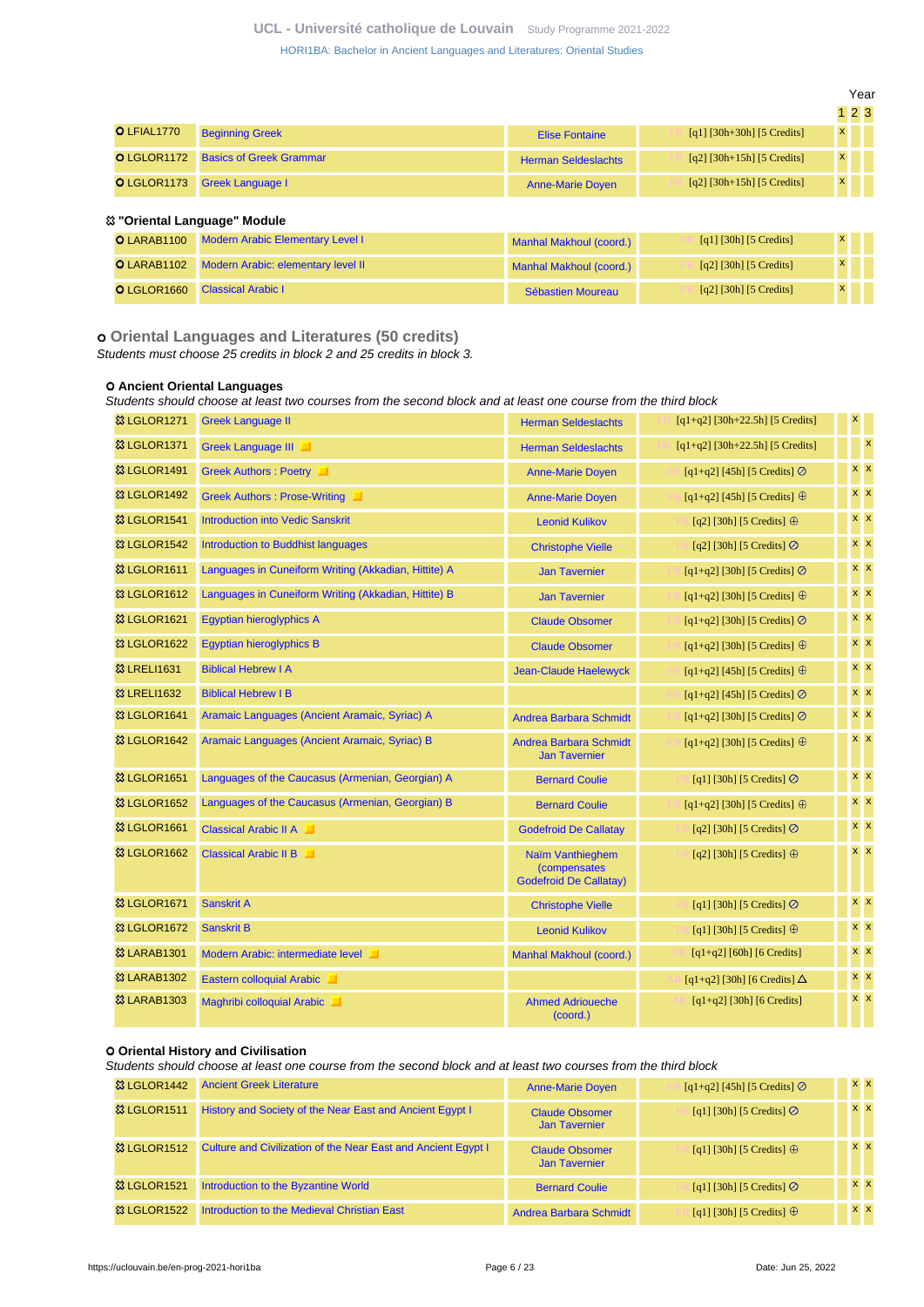|                        |                                                 |                                                 |                                                        | Year       |            |
|------------------------|-------------------------------------------------|-------------------------------------------------|--------------------------------------------------------|------------|------------|
|                        |                                                 |                                                 |                                                        | 123        |            |
| <b>&amp; LGLOR1531</b> | History and Society of Islam and the Arab World | <b>Godefroid De Callatay</b>                    | [q1] [30h] [5 Credits] $\odot$                         |            | $x \times$ |
| <b>23 LDROI1511</b>    | Introduction to Islamic Law                     | Louis-Léon Christians<br><b>Baudouin Dupret</b> | $[q2]$ [30h] [5 Credits]                               |            | $x \times$ |
| <b>&amp; LRELI1110</b> | Introduction to the Bible: Old Testament        | <b>Matthieu Richelle</b>                        | $[q1]$ [30h] [5 Credits]                               |            | $x \times$ |
| <b>&amp; LRELI1120</b> | Introduction to the Bible: New testament        | <b>Geert Van Oven</b>                           | $[q2]$ [30h] [5 Credits]                               |            | $x \mid x$ |
| <b>83 LRELI1272</b>    | Patrology                                       | <b>Jean-Marie Auwers</b>                        | [q2] [30h] [5 Credits] $\oslash$                       | $x \times$ |            |
| <b>&amp; LRELI1310</b> | <b>Judaism</b>                                  | David Lemler                                    | $\lceil q_1 \rceil \lceil 30h \rceil \lceil 5 \right]$ |            | $x \times$ |
| <b>83 LRELI1347</b>    | <b>Hinduism</b>                                 | <b>Philippe Cornu</b>                           | [q2] [30h] [5 Credits] $\oplus$                        |            | $x \, x$   |
| <b>&amp; LRELI1348</b> | <b>Buddhism</b>                                 | <b>Philippe Cornu</b>                           | [q2] [30h] [5 Credits] $\oslash$                       |            | $x \times$ |

#### **Others courses**

Students may choose a maximum of 10 credits from the second block and a maximum of 10 credits from the third block in the Faculty or University programme relating to the ancient languages studied

#### **Modern languages (15 credits)**

The same language must be taken during the whole Bachelor's degree course. In each annual block, students should choose one course from :

| <b>&amp; LALLE1710</b><br>German language<br>$[q1]$ [30h+30h] [5 Credits]<br>Caroline Klein (coord.)                                                                                                                    |          |              |
|-------------------------------------------------------------------------------------------------------------------------------------------------------------------------------------------------------------------------|----------|--------------|
| <b>83 LALLE1212</b><br>$[q1+q2]$ [60h] [5 Credits]<br>German - Intermediate level<br>Ann Rinder (coord.)                                                                                                                | <b>X</b> |              |
| <b>&amp; LALLE1315</b><br>$[q1+q2]$ [30h] [5 Credits]<br>German communication skills for students in Archaeology,<br>Ann Rinder (coord.)<br>Philosophy, Oriental and Classics Studies and History of Art<br>and History |          | $\mathsf{x}$ |
| <b>&amp; LANGL1111</b><br>English: Language & Culture<br>$[q1+q2]$ [45h] [5 Credits]<br><b>Estelle Dagneaux</b><br>(coord.)<br><b>Claudine Grommersch</b><br><b>Sandrine Mulkers</b>                                    |          |              |
| <b>&amp; LANGL1212</b><br>$[q1+q2]$ [60h] [5 Credits]<br>English for Arts Students. An intermediate course<br><b>Catherine Avery</b><br>Stéphanie Brabant<br>Jean-Luc<br>Delghust (coord.)                              |          |              |
| <b>&amp; LANGL1315</b><br>$[q1+q2]$ [30h] [5 Credits]<br>Interactive communication seminar<br>Philippe Denis (coord.)                                                                                                   |          | $\mathsf{x}$ |

## **Work of end of first cycle (5 credits)**

| <b>OLHORI1399</b> Work of end of first cycle | $[q1+q2]$ [] [5 Credits] |  |  |
|----------------------------------------------|--------------------------|--|--|

#### **Minor (30 credits)**

Students choose a minor from the list of available minors and take into account any access requirements laid down by the management bodies. They will distribute the 30 credits of the minor between the annual block 2 and the annual block 3 of their bachelor's degree, so that their course programme (major + minor) comprises 60 credits each academic year.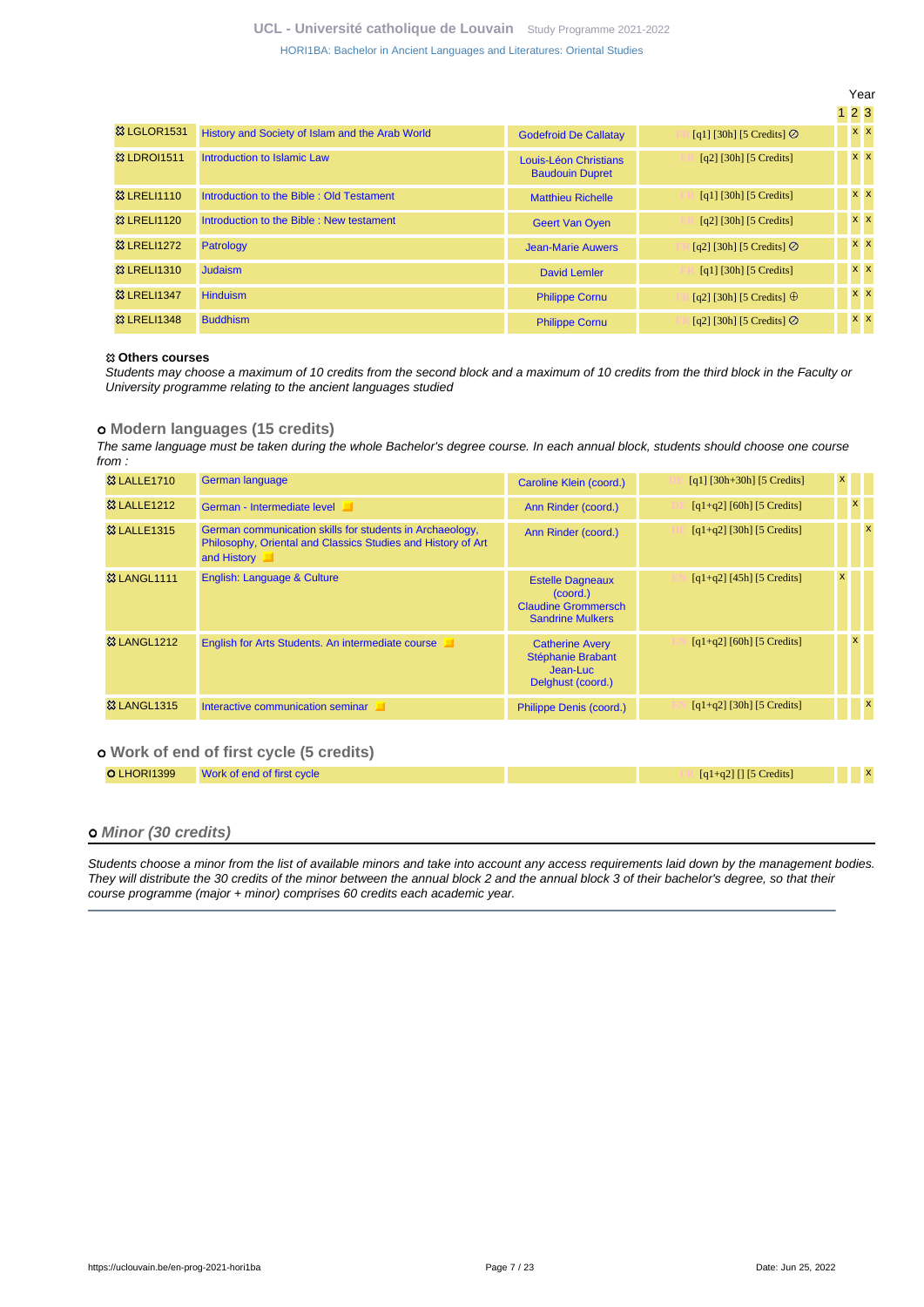# <span id="page-7-0"></span>**List of available minors**

When accessing the bachelor's cycle (annual block 2), students are invited to broaden their educational horizons by choosing a minor (see list at the bottom of the page).

#### **What is a minor?**

It is a kind of 30-credit option integrated into the bachelor's programme and it allows students to discover another discipline of the Faculty or of another faculty.

Some minors allow easier access to a Master's degree (see the admission requirements for the Master's degree in question).

Please note that it is not possible to register for a minor outside the bachelor's degree!

Consisting of a coherent set of courses, whether or not linked to the Bachelor's programme major, the minor allows students to reflect on their personal learning project and to define the emphasis and meaning they wishe to give to their training path.

This opportunity is not decisive, as there are other ways of orienting one's course afterwards, for example by adding a preparatory module to access another Master's degree.

#### **Access conditions**

Students select a minor from the list below. Access to the minors marked with an asterisk (\*) is subject to compliance with certain conditions (admission test, application file, etc.) which must be taken into account before enrolling.

#### **Do you need advice?**

Any student of the Faculty of Philosophy, Arts and Letters who wishes to be advised in his or her choice of minor is invited to contact Ms Fiorella Flamini, study advisor of the Faculty ([conseiller.etudes-fial@uclouvain.be\)](https://uclouvain.be/mailto:conseiller.etudes-fial@uclouvain.be).

Students divide the 30 credits of the minor between the annual block 2 and the annual block 3 of their bachelor's programme, so that their course programme (major + minor) comprises 60 credits each academic year.

#### **List of minors available to this Bachelor's degree**

[> Minor in Law \(access\)](en-prog-2021-minadroi) [ en-prog-2021-minadroi ] [> Minor in German Studies \(\\*\)](en-prog-2021-minalle) [en-prog-2021-minalle ] [> Minor in English Studies \(\\*\)](en-prog-2021-minangl) [ en-prog-2021-minangl ] [> Minor in Antiquity: Egypt, Eastern World, Greece, Rome](en-prog-2021-minanti) [en-prog-2021-minanti] [> Minor in History of Art and Archeology](en-prog-2021-minarke) [en-prog-2021-minarke] [> Minor in Chinese studies](en-prog-2021-minchin) [en-prog-2021-minchin] [> Minor in Information and Communication](en-prog-2021-mincomu) [en-prog-2021-mincomu] [> Minor in Culture and Creation](en-prog-2021-mincucrea) [en-prog-2021-mincucrea] [> Minor in Scientific Culture](en-prog-2021-mincults) [ en-prog-2021-mincults ] [> Minor in Sustainable Development \(\\*\)](en-prog-2021-mindd) [en-prog-2021-mindd ] [> Minor in European Studies](en-prog-2021-mineuro) [en-prog-2021-mineuro ] [> Minor in French Studies \(\\*\)](en-prog-2021-minfran) [ en-prog-2021-minfran ] [> Minor in Gender Studies](en-prog-2021-mingenre) [en-prog-2021-mingenre] [> Minor in Mangement \(basic knowledge\)](en-prog-2021-minogest) [en-prog-2021-minogest] [> Minor in Spanish Studies \(\\*\)](en-prog-2021-minhisp) [ en-prog-2021-minhisp ] [> Minor in History](en-prog-2021-minhist) [en-prog-2021-minhist] [> Minor in Human and Social Sciences](en-prog-2021-minhuso) [en-prog-2021-minhuso] [> Minor in Philosophy](en-prog-2021-minfilo) [en-prog-2021-minfilo ] [> Minor in Italian Studies \(\\*\)](en-prog-2021-minita) [en-prog-2021-minita ] [> Minor in Linguistics](en-prog-2021-minling) [en-prog-2021-minling] [> Minor in Literary Studies](en-prog-2021-minlitt) [ en-prog-2021-minlitt ] [> Minor in Medieval Studies](en-prog-2021-minmedi) [en-prog-2021-minmedi] [> Minor in entrepreneurship \(\\*\)](en-prog-2021-minmpme) [ en-prog-2021-minmpme ] [> Minor in Musicology](en-prog-2021-minmusi) [ en-prog-2021-minmusi ] [> Minor in Dutch Studies \(\\*\)](en-prog-2021-minneer) [ en-prog-2021-minneer ] [> Minor in Law \(openness\)](en-prog-2021-minodroi) [en-prog-2021-minodroi] [> Minor in Economics \(open\)](en-prog-2021-minoeco) [ en-prog-2021-minoeco ] [> Mineure en statistique et science des données](en-prog-2021-mindata) [ en-prog-2021-mindata ] [> Minor in Sciences of Religions \(openness\)](en-prog-2021-minreli) [en-prog-2021-minreli] [> Minor in Sociology and Anthropology](en-prog-2021-minsoca) [en-prog-2021-minsoca] [> Minor in Population and Development Studies](en-prog-2021-minsped) [en-prog-2021-minsped] [> Minor in Political Sciences](en-prog-2021-minspol) [ en-prog-2021-minspol ] [> Minor in numerical technologies and society](en-prog-2021-minstic) [en-prog-2021-minstic] [> Minor in Christian Theology](en-prog-2021-mintheo) [en-prog-2021-mintheo ] (\*) This programme is the subject of access criteria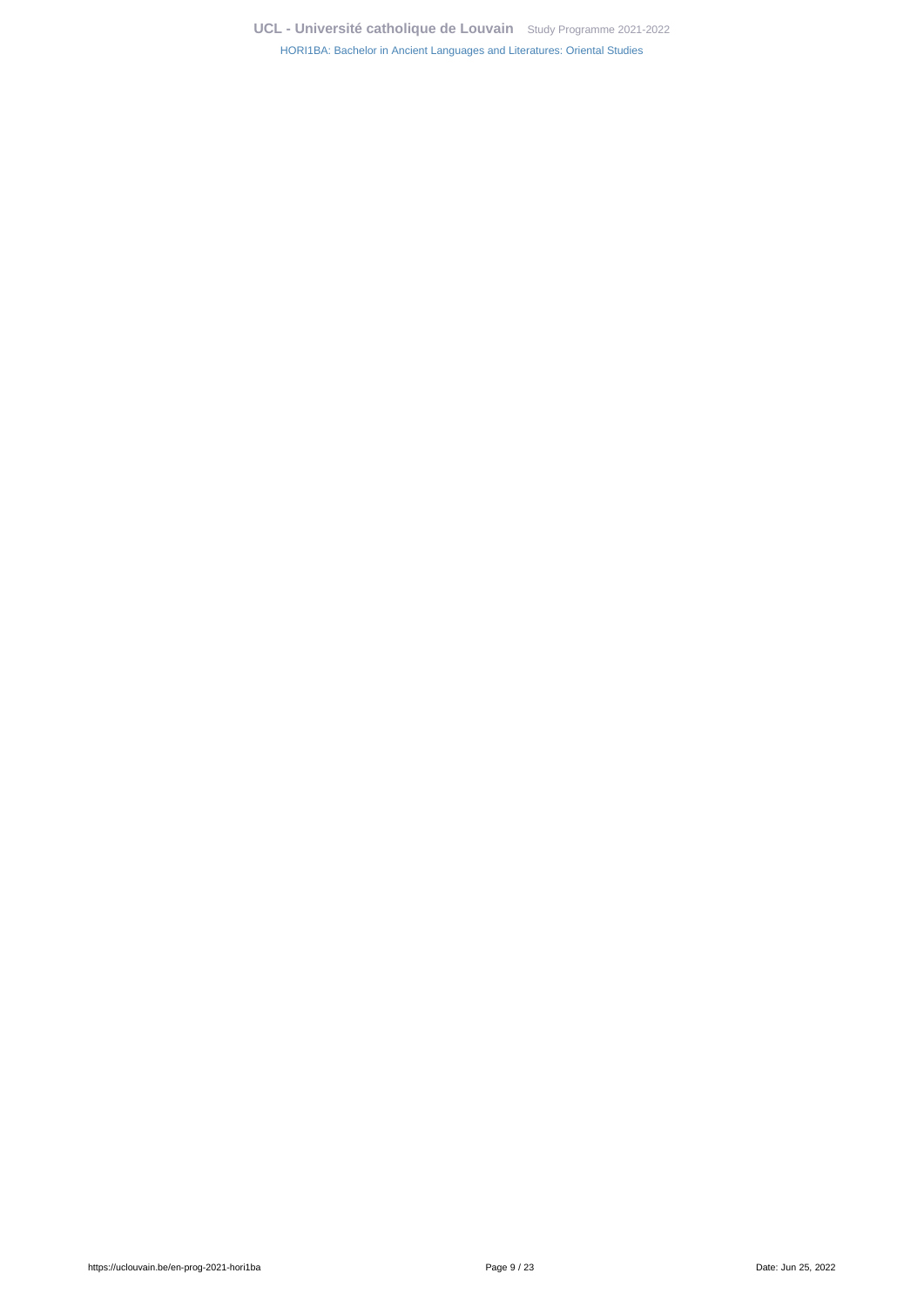# <span id="page-9-0"></span>**Course prerequisites**

The **table** below lists the activities (course units, or CUs) for which there are one or more prerequisites within the programme, i.e. the programme CU for which the learning outcomes must be certified and the corresponding credits awarded by the jury before registering for that CU.

These activities are also identified **in the detailed programme**: their title is followed by a yellow square.

#### **Prerequisites and student's annual programme**

As the prerequisite is for CU registration puposes only, there are no prerequisites within a programme year. Prerequisites are defined between CUs of different years and therefore influence the order in which the student will be able to register for the programme's CUs.

In addition, when the jury validates a student's individual programme at the beginning of the year, it ensures its coherence, meaning that it may:

- transform a prerequisite into a corequisite within the same year (to enable the student to continue his or her studies with a sufficient annual course load)
- require the student to combine registration in two separate CUs which it considers necessary from a pedagogical point of view.

For more information, please consult the [Academic Regulations and Procedures](https://uclouvain.be/fr/decouvrir/rgee.html).

## **# Prerequisities list**

**LALLE1212** ["German - Intermediate level"](https://uclouvain.be/en-cours-2021-LALLE1212) has prerequisite(s) LALLE1710 • LALLE1710 [- German language](https://uclouvain.be/en-cours-2021-LALLE1710) **LALLE1315** ["German communication skills for students in Archaeology, Philosophy, Oriental and Classics Studies and History of](https://uclouvain.be/en-cours-2021-LALLE1315) [Art and History"](https://uclouvain.be/en-cours-2021-LALLE1315) has prerequisite(s) LALLE1212 • LALLE1212 [- German - Intermediate level](https://uclouvain.be/en-cours-2021-LALLE1212) **LANGL1212** ["English for Arts Students. An intermediate course"](https://uclouvain.be/en-cours-2021-LANGL1212) has prerequisite(s) LANGL1111 • LANGL1111 [- English: Language & Culture](https://uclouvain.be/en-cours-2021-LANGL1111) **LANGL1315** ["Interactive communication seminar"](https://uclouvain.be/en-cours-2021-LANGL1315) has prerequisite(s) LANGL1212 • LANGL1212 [- English for Arts Students. An intermediate course](https://uclouvain.be/en-cours-2021-LANGL1212) **LARAB1301** ["Modern Arabic: intermediate level"](https://uclouvain.be/en-cours-2021-LARAB1301) has prerequisite(s) LGLOR1660 OR LARAB1102 • LGLOR1660 [- Classical Arabic I](https://uclouvain.be/en-cours-2021-LGLOR1660) • LARAB1102 [- Modern Arabic: elementary level II](https://uclouvain.be/en-cours-2021-LARAB1102) **LARAB1302** ["Eastern colloquial Arabic"](https://uclouvain.be/en-cours-2021-LARAB1302) has prerequisite(s) LARAB1100 • LARAB1100 [- Modern Arabic Elementary Level I](https://uclouvain.be/en-cours-2021-LARAB1100) **LARAB1303** ["Maghribi colloquial Arabic"](https://uclouvain.be/en-cours-2021-LARAB1303) has prerequisite(s) LARAB1100 • LARAB1100 [- Modern Arabic Elementary Level I](https://uclouvain.be/en-cours-2021-LARAB1100) **LGLOR1371** ["Greek Language III"](https://uclouvain.be/en-cours-2021-LGLOR1371) has prerequisite(s) LGLOR1271 • LGLOR1271 [- Greek Language II](https://uclouvain.be/en-cours-2021-LGLOR1271) **LGLOR1491** ["Greek Authors : Poetry"](https://uclouvain.be/en-cours-2021-LGLOR1491) has prerequisite(s) LGLOR1172 AND LGLOR1173 • LGLOR1172 [- Basics of Greek Grammar](https://uclouvain.be/en-cours-2021-LGLOR1172) • LGLOR1173 [- Greek Language I](https://uclouvain.be/en-cours-2021-LGLOR1173) **LGLOR1492** ["Greek Authors : Prose-Writing"](https://uclouvain.be/en-cours-2021-LGLOR1492) has prerequisite(s) LGLOR1172 AND LGLOR1173 • LGLOR1172 [- Basics of Greek Grammar](https://uclouvain.be/en-cours-2021-LGLOR1172) • LGLOR1173 [- Greek Language I](https://uclouvain.be/en-cours-2021-LGLOR1173) **LGLOR1661** ["Classical Arabic II A"](https://uclouvain.be/en-cours-2021-LGLOR1661) has prerequisite(s) LGLOR1660 • LGLOR1660 [- Classical Arabic I](https://uclouvain.be/en-cours-2021-LGLOR1660) **LGLOR1662** ["Classical Arabic II B"](https://uclouvain.be/en-cours-2021-LGLOR1662) has prerequisite(s) LGLOR1660 • LGLOR1660 [- Classical Arabic I](https://uclouvain.be/en-cours-2021-LGLOR1660)

# <span id="page-9-1"></span>**The programme's courses and learning outcomes**

For each UCLouvain training programme, a [reference framework of learning outcomes](https://uclouvain.be/en-prog-2021-hori1ba-competences_et_acquis.html) specifies the the skills expected of every graduate on completion of the programme. Course unit descriptions specify targeted learning outcomes, as well as the unit's contribution to reference framework of learning outcomes.

# <span id="page-9-2"></span>**Detailed programme per annual block**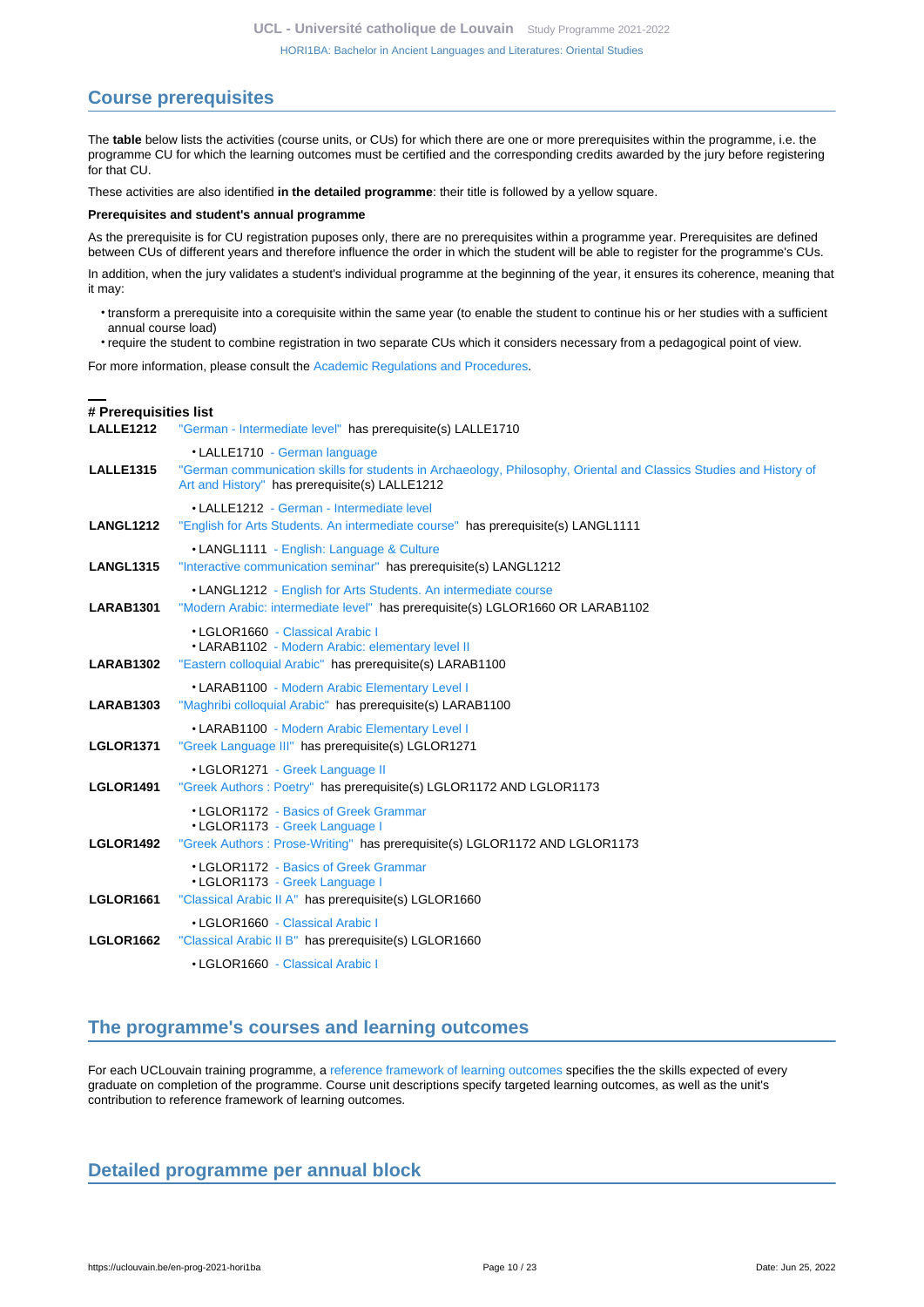## <span id="page-10-0"></span>**HORI1BA - 1ST ANNUAL UNIT**

| <b>O</b> Mandatory                                                                       |  |
|------------------------------------------------------------------------------------------|--|
| <b>83 Optional</b>                                                                       |  |
| $\triangle$ Not offered in 2021-2022                                                     |  |
| ⊘ Not offered in 2021-2022 but offered the following year                                |  |
| $\oplus$ Offered in 2021-2022 but not the following year                                 |  |
| $\Delta \oplus$ Not offered in 2021-2022 or the following year                           |  |
| Activity with requisites                                                                 |  |
| Teaching language (FR, EN, ES, NL, DE, )                                                 |  |
| Click on the course title to see detailed informations (objectives, methods, evaluation) |  |

### **Major**

## **General training**

General training courses in the first semester of the first year of the Bachelor's programme are common to all students in the Faculty of Philosophy, Arts and Letters. This makes it easier to change to another programme in the Faculty at the end of this semester.

| <b>O LFIAL1130</b> | <b>Comparative Approach of European Literatures</b>               | <b>Laurent Béghin</b><br><b>Charles Doyen</b><br><b>Hubert Roland</b>                                                                                                                      | [q1]<br>$[30h]$ $[3]$<br>Credits]                |
|--------------------|-------------------------------------------------------------------|--------------------------------------------------------------------------------------------------------------------------------------------------------------------------------------------|--------------------------------------------------|
| O LFIAL1140        | Concepts of history of art, archaeology and musicology            | <b>Florence Liard</b><br><i>(compensates)</i><br><b>Marco Cavalieri)</b><br><b>Joël Roucloux</b><br><b>Brigitte Van Wymeersch</b>                                                          | [q1]<br>$[30h]$ $[3]$<br>Credits]                |
| <b>O</b> LFIAL1155 | Introduction to History (Ancient, Medieval, Modern, Contemporary) | Paul Bertrand (coord.)<br><b>Emilie Mineo</b><br><i>(compensates)</i><br><b>Paul Bertrand)</b><br><b>Silvia Mostaccio</b><br><b>Francoise Van Haeperen</b><br><b>Laurence Van Ypersele</b> | [q1]<br>$[45h]$ $[4]$<br>Credits]                |
| O LFIAL1190        | <b>Introduction to Philosophy</b>                                 | Jean-Michel Counet                                                                                                                                                                         | [q1]<br>$[45h]$ $[5]$<br>Credits]                |
| <b>O</b> LFIAL1530 | <b>Introduction to Language Science</b>                           | <b>Philippe Hambye</b><br><b>Anne-Catherine Simon</b>                                                                                                                                      | $\lceil q^2 \rceil$<br>$[30h]$ $[3]$<br>Credits] |

## **One optional religious sciences course :**

| <b>&amp; LTECO1210</b> | Societies, cultures, religions : lectures bibliques Biblical Readings | Jean-Pierre<br><b>Sterck-Dequeldre</b><br>(compensates<br><b>Geert Van Oven)</b> | [q1]<br>$[15h]$ $[2]$<br>Credits] |
|------------------------|-----------------------------------------------------------------------|----------------------------------------------------------------------------------|-----------------------------------|
| <b>&amp; LTECO1220</b> | Societies-cultures-religions: Human Questions                         | <b>Serge Maucq</b>                                                               | [q1]<br>$[15h]$ $[2]$<br>Credits] |
| <b>&amp; LTECO1230</b> | Societies-cultures-religions: Ethical Questions                       | <b>Olivier Riaudel</b>                                                           | [q2]<br>$[15h]$ $[2]$<br>Credits] |

## **Classical and Medieval Studies**

#### **Students must choose one course :**

| <b>83 LFIAL1421</b>    | <b>Antiquity History</b>   | <b>Françoise Van Haeperen</b> | $\lceil q^2 \rceil$<br>$[22.5h]$ $[5]$<br>Credits] |
|------------------------|----------------------------|-------------------------------|----------------------------------------------------|
| <b>&amp; LFIAL1422</b> | <b>Middle Ages History</b> | <b>Gilles Lecuppre</b>        | $\lceil q^2 \rceil$<br>$[22.5h]$ [5]<br>Credits]   |

## $o$  **Introduction to Oriental Studies**

| <b>O</b> LRELI1320 | Introduction to the History of Religions                     | <b>Philippe Cornu</b>                         | $\lceil q^2 \rceil$<br>$[30h]$ $[5]$<br>Credits] |
|--------------------|--------------------------------------------------------------|-----------------------------------------------|--------------------------------------------------|
| O LGLOR1110        | Introduction to the Study of the Near East and Ancient Egypt | <b>Claude Obsomer</b><br><b>Jan Tavernier</b> | $\lceil q_1 \rceil$<br>$[30h]$ $[5]$<br>Credits] |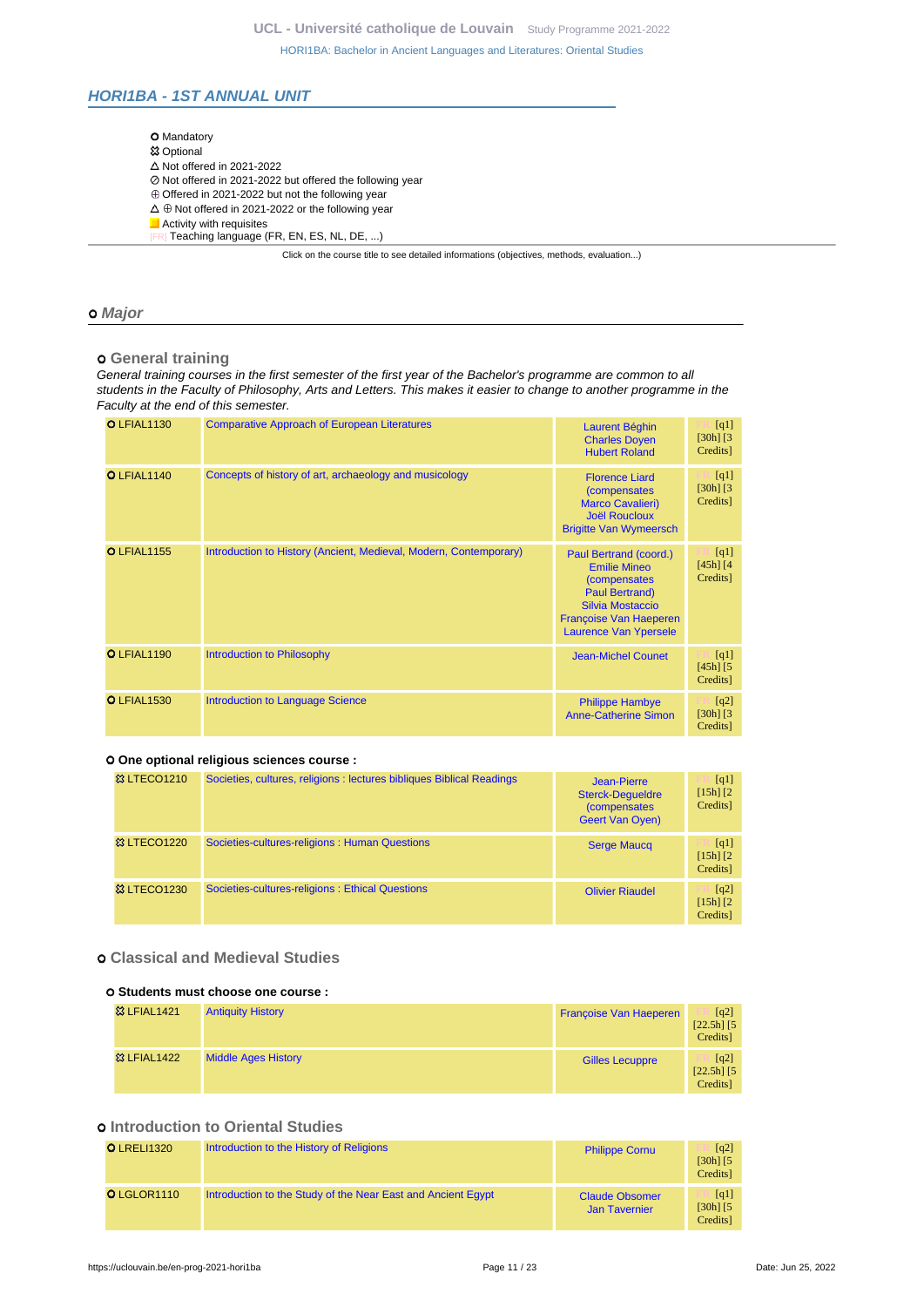## **UCL - Université catholique de Louvain** [Study Programme 2021-2022](https://uclouvain.be/en/study-programme)

[HORI1BA: Bachelor in Ancient Languages and Literatures: Oriental Studies](https://uclouvain.be/en-prog-2021-hori1ba.html)

| O LGLOR1120 | Introduction to Ancient and Modern Oriental Studies | <b>Bernard Coulie</b><br><b>Godefroid De Callatay</b><br>Andrea Barbara Schmidt<br><b>Herman Seldeslachts</b> | [q1]<br>$[30h]$ $[5]$<br>Credits |
|-------------|-----------------------------------------------------|---------------------------------------------------------------------------------------------------------------|----------------------------------|
|-------------|-----------------------------------------------------|---------------------------------------------------------------------------------------------------------------|----------------------------------|

## **Greek or Arabic language**

One of the following two modules : Students should take Greek (Indo-European language) or Arabic (semitic language) in line with their choice of languages in Bachelor.

## **"Greek Language" Module**

| O LFIAL1770 | <b>Beginning Greek</b>         | <b>Elise Fontaine</b>      | [q1]<br>$[30h + 30h]$<br>[5 Credits] |
|-------------|--------------------------------|----------------------------|--------------------------------------|
| O LGLOR1172 | <b>Basics of Greek Grammar</b> | <b>Herman Seldeslachts</b> | [q2]<br>$[30h+15h]$<br>[5 Credits]   |
| O LGLOR1173 | <b>Greek Language I</b>        | <b>Anne-Marie Doyen</b>    | [q2]<br>$[30h+15h]$<br>[5 Credits]   |

#### **"Oriental Language" Module**

| O LARAB1100 | <b>Modern Arabic Elementary Level I</b> | Manhal Makhoul (coord.) | [q1]<br>$[30h]$ $[5]$<br>Credits] |
|-------------|-----------------------------------------|-------------------------|-----------------------------------|
| O LARAB1102 | Modern Arabic: elementary level II      | Manhal Makhoul (coord.) | [q2]<br>$[30h]$ $[5]$<br>Credits] |
| O LGLOR1660 | <b>Classical Arabic I</b>               | Sébastien Moureau       | [q2]<br>$[30h]$ $[5]$<br>Credits] |

#### **Modern languages**

The same language must be taken during the whole Bachelor's degree course. In each annual block, students should choose one course from :

| <b>&amp;3 LALLE1710</b> | German language             | Caroline Klein (coord.)                                                                            | $\lceil q_1 \rceil$<br>$[30h + 30h]$<br>[5 Credits] |
|-------------------------|-----------------------------|----------------------------------------------------------------------------------------------------|-----------------------------------------------------|
| <b>&amp; LANGL1111</b>  | English: Language & Culture | <b>Estelle Dagneaux</b><br>$(c$ oord. $)$<br><b>Claudine Grommersch</b><br><b>Sandrine Mulkers</b> | m<br>$[q1+q2]$<br>$[45h]$ $[5]$<br>Credits]         |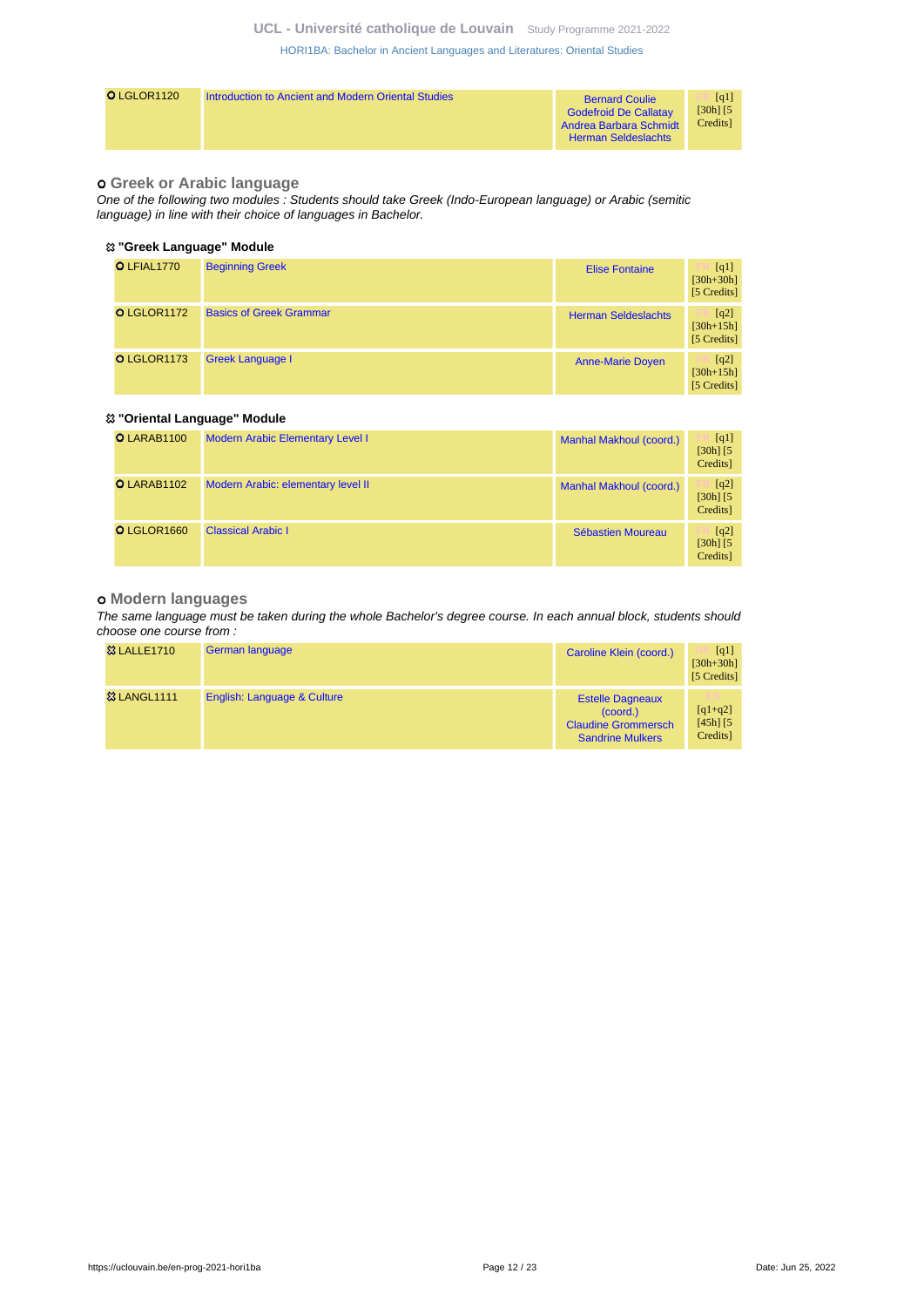## <span id="page-12-0"></span>**HORI1BA - 2ND ANNUAL UNIT**

| <b>O</b> Mandatory                                                                       |
|------------------------------------------------------------------------------------------|
| <b>惢 Optional</b>                                                                        |
| $\triangle$ Not offered in 2021-2022                                                     |
| ⊘ Not offered in 2021-2022 but offered the following year                                |
| $\oplus$ Offered in 2021-2022 but not the following year                                 |
| $\Delta \oplus$ Not offered in 2021-2022 or the following year                           |
| Activity with requisites                                                                 |
| [FR] Teaching language (FR, EN, ES, NL, DE, )                                            |
| Click on the course title to see detailed informations (objectives, methods, evaluation) |

#### **Major**

#### **General training**

General training courses in the first semester of the first year of the Bachelor's programme are common to all students in the Faculty of Philosophy, Arts and Letters. This makes it easier to change to another programme in the Faculty at the end of this semester.

| O LFIAL1430<br><b>Critical Examination of Information and Critical Thinking</b><br>$\lceil q2 \rceil$<br>Jean Leclercq<br>$[45h+10h]$<br>Laurence Van Ypersele<br>[5 Credits] |
|-------------------------------------------------------------------------------------------------------------------------------------------------------------------------------|
|-------------------------------------------------------------------------------------------------------------------------------------------------------------------------------|

## **Classical and Medieval Studies**

| O LGLOR1210 | <b>Proseminar: Introduction to Classical Studies</b> | <b>Aline Smeesters</b> | m.                         |
|-------------|------------------------------------------------------|------------------------|----------------------------|
|             |                                                      |                        | $[q1+q2]$<br>$[45h]$ $[5]$ |
|             |                                                      |                        | Credits                    |

#### **Students should choose one course from the second block and one course from the third block**

| <b>&amp; LGLOR1100</b>  | Introduction to Indo-European Comparative Studies                  | <b>Leonid Kulikov</b>                         | [q1]<br>$[30h]$ $[5]$<br>Credits]         |
|-------------------------|--------------------------------------------------------------------|-----------------------------------------------|-------------------------------------------|
| <b>&amp;3 LARKE1552</b> | Arts and Civilisations: Greek and Roman Antiquity                  | <b>Marco Cavalieri</b><br><b>Jan Driessen</b> | [q2]<br>$[30h]$ $[5]$<br>Credits $\odot$  |
| <b>&amp;3 LARKE1553</b> | Arts and civilisations: Egypt, Mesopotamia and the Near East       | <b>Benoît Lurson</b><br><b>Jan Tavernier</b>  | [q1]<br>$[30h]$ $[5]$<br>Credits $\oplus$ |
| <b>&amp; LFILO1230</b>  | Seminar: History and Texts of Philosophy of Antiquity              | <b>Pierre Destrée</b>                         | [q1]<br>$[45h]$ $[5]$<br>Credits]         |
| <b>&amp; LFILO1235</b>  | History and Texts of Philosophy of the Middle Ages and Renaissance | <b>Jean-Michel Counet</b>                     | [q1]<br>$[45h]$ $[5]$<br>Credits]         |
| <b>&amp;3 LFILO1370</b> | <b>History of arabic Philosophy</b>                                | Cécile Bonmariage                             | [q1]<br>$[30h]$ $[5]$<br>Credits]         |

#### **Oriental Languages and Literatures**

Students must choose 25 credits in block 2 and 25 credits in block 3.

#### **Ancient Oriental Languages**

Students should choose at least two courses from the second block and at least one course from the third block

| <b>&amp; LGLOR1271</b> | <b>Greek Language II</b>                | <b>Herman Seldeslachts</b> | $[q1+q2]$<br>$\sqrt{30h}$<br>$+22.5h$ ] [5<br>Credits] |
|------------------------|-----------------------------------------|----------------------------|--------------------------------------------------------|
| <b>&amp; LGLOR1491</b> | Greek Authors : Poetry                  | <b>Anne-Marie Doyen</b>    | $[q1+q2]$<br>$[45h]$ $[5]$<br>Credits $\odot$          |
| <b>&amp; LGLOR1492</b> | <b>Greek Authors: Prose-Writing</b>     | <b>Anne-Marie Doyen</b>    | $[q1+q2]$<br>$[45h]$ $[5]$<br>Credits] $\oplus$        |
| <b>&amp; LGLOR1541</b> | <b>Introduction into Vedic Sanskrit</b> | <b>Leonid Kulikov</b>      | [q2]<br>$[30h]$ $[5]$<br>Credits $\oplus$              |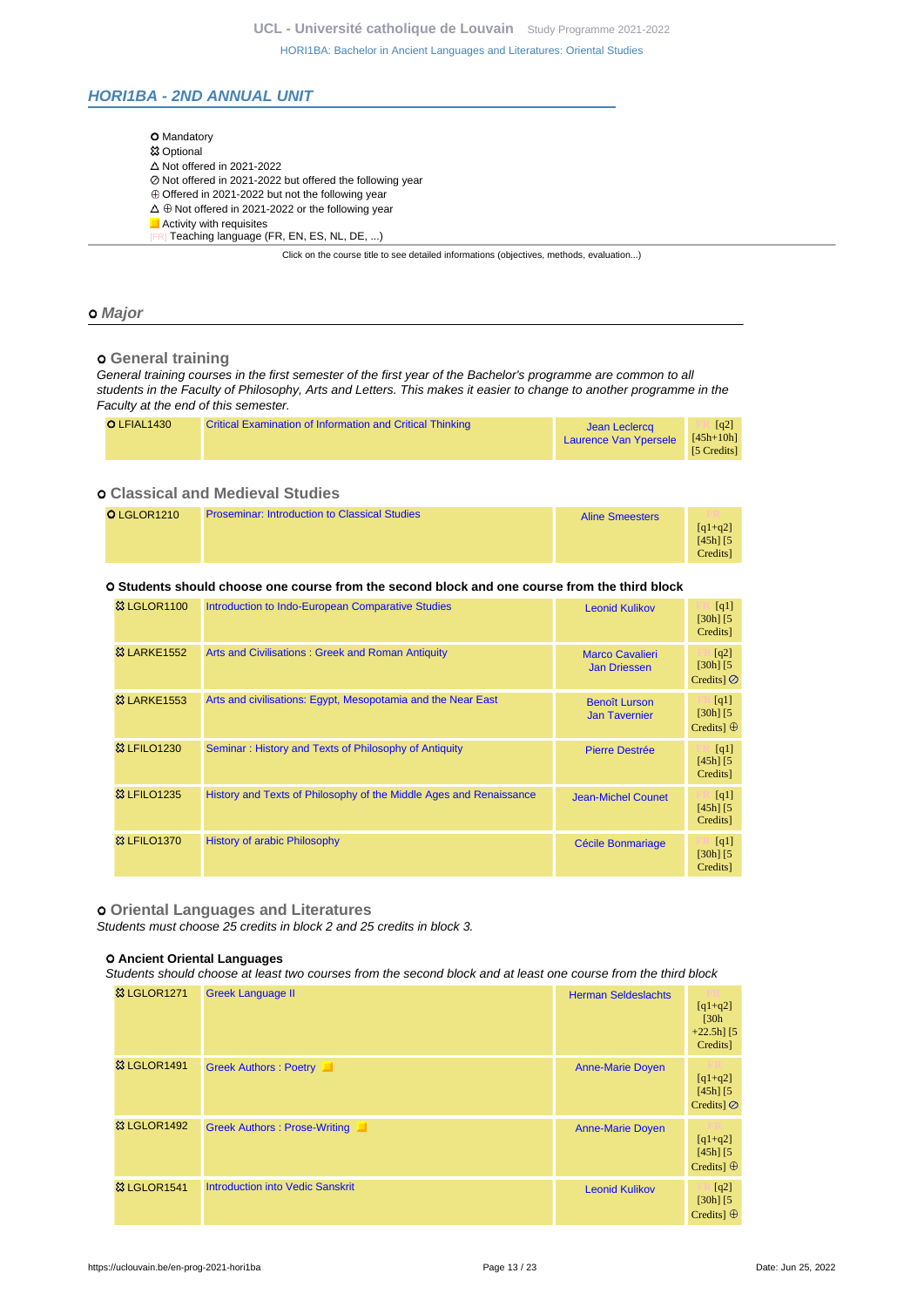| <b>&amp; LGLOR1542</b>  | Introduction to Buddhist languages                   | <b>Christophe Vielle</b>                                                 | [q2]<br>$[30h]$ $[5]$<br>Credits] $\oslash$                       |
|-------------------------|------------------------------------------------------|--------------------------------------------------------------------------|-------------------------------------------------------------------|
| <sup>3</sup> LGLOR1611  | Languages in Cuneiform Writing (Akkadian, Hittite) A | <b>Jan Tavernier</b>                                                     | $[q1+q2]$<br>$[30h]$ $[5]$<br>Credits] $\oslash$                  |
| 83 LGLOR1612            | Languages in Cuneiform Writing (Akkadian, Hittite) B | <b>Jan Tavernier</b>                                                     | $[q1+q2]$<br>$[30h]$ $[5]$<br>Credits] $\oplus$                   |
| <sup>3</sup> LGLOR1621  | Egyptian hieroglyphics A                             | <b>Claude Obsomer</b>                                                    | $[q1+q2]$<br>$[30h]$ $[5]$<br>Credits] $\oslash$                  |
| <b>&amp; LGLOR1622</b>  | <b>Egyptian hieroglyphics B</b>                      | <b>Claude Obsomer</b>                                                    | $[q1+q2]$<br>$[30h]$ $[5]$<br>Credits] $\oplus$                   |
| <b>83 LRELI1631</b>     | <b>Biblical Hebrew I A</b>                           | <b>Jean-Claude Haelewyck</b>                                             | $[q1+q2]$<br>$[45h]$ $[5]$<br>Credits] $\oplus$                   |
| <b>83 LRELI1632</b>     | <b>Biblical Hebrew I B</b>                           |                                                                          | $[q1+q2]$<br>$[45h]$ $[5]$<br>Credits] $\oslash$                  |
| <b>惢 LGLOR1641</b>      | Aramaic Languages (Ancient Aramaic, Syriac) A        | <b>Andrea Barbara Schmidt</b>                                            | $[q1+q2]$<br>$[30h]$ $[5]$<br>Credits] $\oslash$                  |
| <sup>33</sup> LGLOR1642 | Aramaic Languages (Ancient Aramaic, Syriac) B        | <b>Andrea Barbara Schmidt</b><br><b>Jan Tavernier</b>                    | $[q1+q2]$<br>$[30h]$ $[5]$<br>Credits] $\oplus$                   |
| <sup>3</sup> LGLOR1651  | Languages of the Caucasus (Armenian, Georgian) A     | <b>Bernard Coulie</b>                                                    | $\mathbb{F}$ [q1]<br>$[30h]$ $[5]$<br>Credits] $\oslash$          |
| <b>&amp; LGLOR1652</b>  | Languages of the Caucasus (Armenian, Georgian) B     | <b>Bernard Coulie</b>                                                    | $[q1+q2]$<br>$[30h]$ $[5]$<br>Credits] $\oplus$                   |
| <b>&amp; LGLOR1661</b>  | <b>Classical Arabic II A</b>                         | <b>Godefroid De Callatay</b>                                             | $\lceil \cdot  q2] \rceil$<br>$[30h]$ $[5]$<br>Credits] $\oslash$ |
| 83 LGLOR1662            | <b>Classical Arabic II B</b>                         | Naïm Vanthieghem<br><i>(compensates</i><br><b>Godefroid De Callatay)</b> | [q2]<br>$[30h]$ $[5]$<br>Credits] $\oplus$                        |
| <sup>8</sup> LGLOR1671  | <b>Sanskrit A</b>                                    | <b>Christophe Vielle</b>                                                 | [q1]<br>$[30h]$ $[5]$<br>Credits] $\oslash$                       |
| <b>&amp; LGLOR1672</b>  | <b>Sanskrit B</b>                                    | <b>Leonid Kulikov</b>                                                    | $\Box$ [q1]<br>$[30h]$ $[5$<br>Credits] $\oplus$                  |
| <b>&amp; LARAB1301</b>  | Modern Arabic: intermediate level                    | Manhal Makhoul (coord.)                                                  | $[q1+q2]$<br>$[60h]$ $[6$<br>Credits]                             |
| <b>83 LARAB1302</b>     | Eastern colloquial Arabic                            |                                                                          | $[q1+q2]$<br>$[30h]$ $[6]$<br>Credits] $\Delta$                   |
| <b>&amp; LARAB1303</b>  | Maghribi colloquial Arabic                           | <b>Ahmed Adrioueche</b><br>(coord.)                                      | $[q1+q2]$<br>$[30h]$ $[6]$<br>Credits]                            |

## **Oriental History and Civilisation**

Students should choose at least one course from the second block and at least two courses from the third block

| 83 LGLOR1442 | <b>Ancient Greek Literature</b> | <b>Anne-Marie Doyen</b> |                            |
|--------------|---------------------------------|-------------------------|----------------------------|
|              |                                 |                         | $[q1+q2]$<br>$[45h]$ $[5]$ |
|              |                                 |                         | Credits]                   |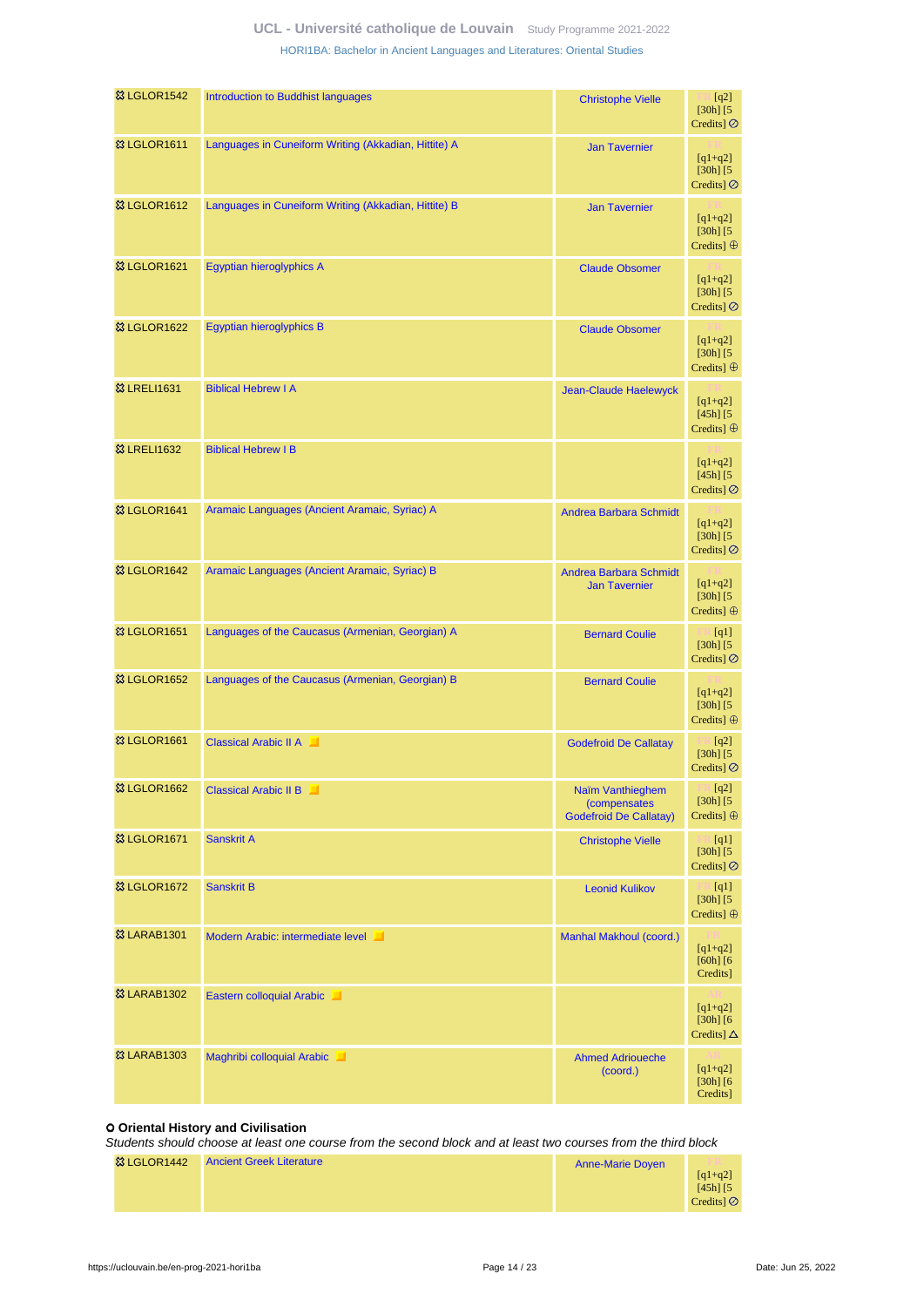| <b>83 LGLOR1511</b>     | History and Society of the Near East and Ancient Egypt I      | <b>Claude Obsomer</b><br><b>Jan Tavernier</b>   | $\Box$ [q1]<br>$[30h]$ $[5]$<br>Credits] $\oslash$                          |
|-------------------------|---------------------------------------------------------------|-------------------------------------------------|-----------------------------------------------------------------------------|
| <b>&amp; LGLOR1512</b>  | Culture and Civilization of the Near East and Ancient Egypt I | <b>Claude Obsomer</b><br><b>Jan Tavernier</b>   | $\mathbb{R}$ [q1]<br>$[30h]$ $[5]$<br>Credits] $\oplus$                     |
| <b>&amp; LGLOR1521</b>  | Introduction to the Byzantine World                           | <b>Bernard Coulie</b>                           | $\mathbb{H}$ [q1]<br>$[30h]$ $[5]$<br>Credits] $\oslash$                    |
| <b>&amp; LGLOR1522</b>  | Introduction to the Medieval Christian East                   | <b>Andrea Barbara Schmidt</b>                   | $\mathbb{R}$ [q1]<br>$[30h]$ $[5]$<br>Credits] $\oplus$                     |
| <b>&amp; LGLOR1531</b>  | History and Society of Islam and the Arab World               | <b>Godefroid De Callatay</b>                    | $\mathbb{R}$ [q1]<br>$[30h]$ $[5]$<br>Credits] Ø                            |
| <b>&amp; LDROI1511</b>  | Introduction to Islamic Law                                   | Louis-Léon Christians<br><b>Baudouin Dupret</b> | $\mathbb{R}$ [q2]<br>$[30h]$ $[5]$<br>Credits]                              |
| <b>&amp;3 LRELI1110</b> | Introduction to the Bible: Old Testament                      | <b>Matthieu Richelle</b>                        | $\mathbb{H}$ [q1]<br>$[30h]$ [5]<br>Credits]                                |
| <b>&amp; LRELI1120</b>  | Introduction to the Bible: New testament                      | <b>Geert Van Oyen</b>                           | $\begin{bmatrix} 1 & 1 \\ 1 & 1 \end{bmatrix}$<br>$[30h]$ $[5]$<br>Credits] |
| <b>83 LRELI1272</b>     | Patrology                                                     | <b>Jean-Marie Auwers</b>                        | $\Box$ [q2]<br>$[30h]$ $[5$<br>Credits] Ø                                   |
| <b>&amp; LRELI1310</b>  | <b>Judaism</b>                                                | <b>David Lemler</b>                             | [q1]<br>$[30h]$ $[5]$<br>Credits]                                           |
| <b>&amp;3 LRELI1347</b> | <b>Hinduism</b>                                               | <b>Philippe Cornu</b>                           | $\Box$ [q2]<br>$[30h]$ [5]<br>Credits] $\oplus$                             |
| <b>83 LRELI1348</b>     | <b>Buddhism</b>                                               | <b>Philippe Cornu</b>                           | $\Box$ [q2]<br>$[30h]$ $[5]$<br>Credits] $\oslash$                          |
|                         |                                                               |                                                 |                                                                             |

## **Others courses**

Students may choose a maximum of 10 credits from the second block and a maximum of 10 credits from the third block in the Faculty or University programme relating to the ancient languages studied

### **Modern languages**

The same language must be taken during the whole Bachelor's degree course. In each annual block, students should choose one course from :

| <b>&amp; LALLE1212</b> | German - Intermediate level                       | Ann Rinder (coord.)                                                          | DE<br>$[q1+q2]$<br>$[60h]$ $[5]$<br>Credits] |
|------------------------|---------------------------------------------------|------------------------------------------------------------------------------|----------------------------------------------|
| <b>&amp; LANGL1212</b> | English for Arts Students. An intermediate course | <b>Catherine Avery</b><br>Stéphanie Brabant<br>Jean-Luc<br>Delghust (coord.) | m<br>$[q1+q2]$<br>$[60h]$ $[5]$<br>Credits]  |

### **Minor**

Students choose a minor from the list of available minors and take into account any access requirements laid down by the management bodies. They will distribute the 30 credits of the minor between the annual block 2 and the annual block 3 of their bachelor's degree, so that their course programme (major + minor) comprises 60 credits each academic year.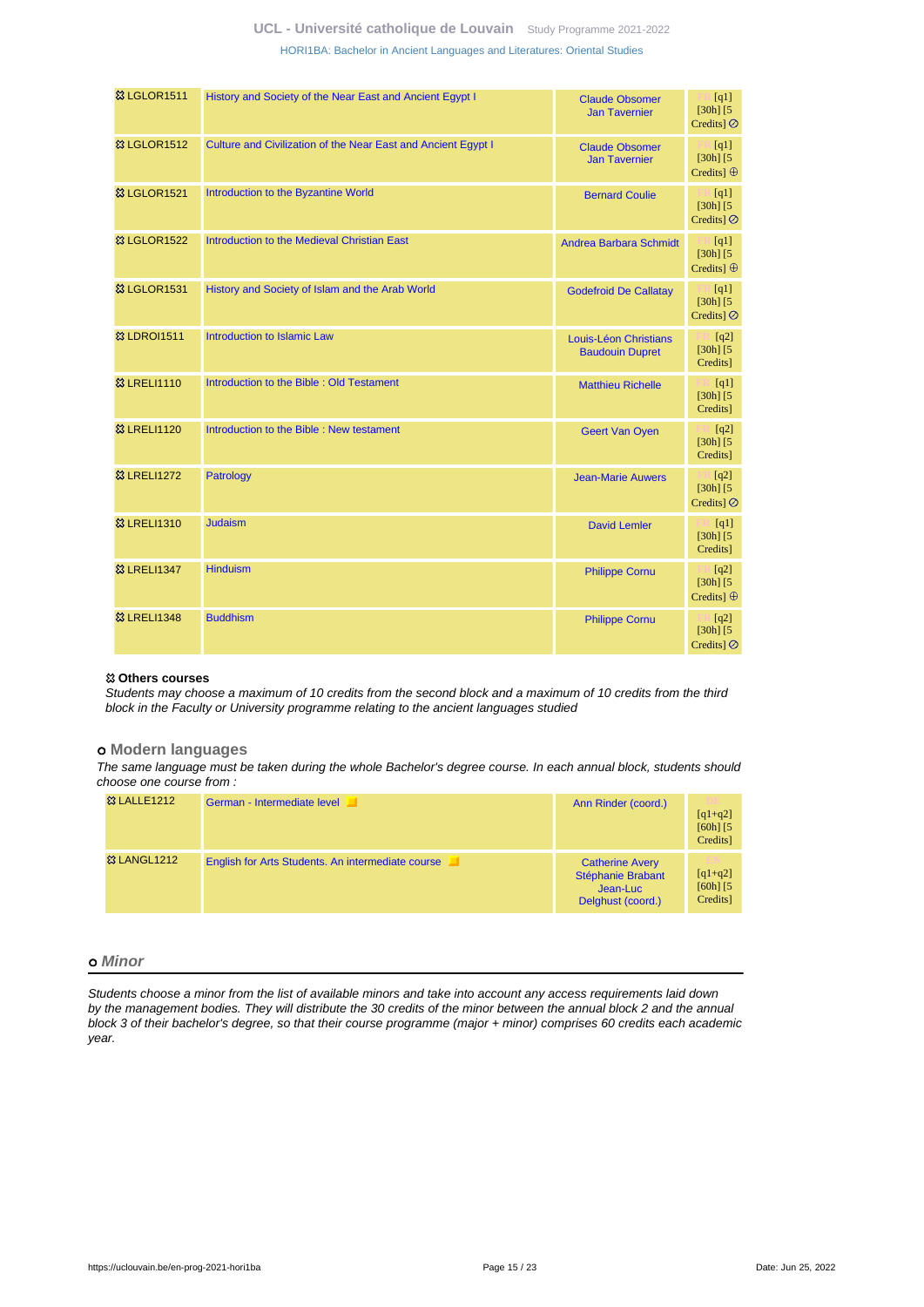## <span id="page-15-0"></span>**HORI1BA - 3RD ANNUAL UNIT**

| <b>O</b> Mandatory                                                                       |
|------------------------------------------------------------------------------------------|
| <b>83 Optional</b>                                                                       |
| $\Delta$ Not offered in 2021-2022                                                        |
| ⊘ Not offered in 2021-2022 but offered the following year                                |
| $\oplus$ Offered in 2021-2022 but not the following year                                 |
| $\Delta \oplus$ Not offered in 2021-2022 or the following year                           |
| Activity with requisites                                                                 |
| [FR] Teaching language (FR, EN, ES, NL, DE, )                                            |
| Click on the course title to see detailed informations (objectives, methods, evaluation) |

## **Major**

## **Classical and Medieval Studies**

## **Students should choose one course from the second block and one course from the third block**

| <b>&amp; LGLOR1100</b>  | Introduction to Indo-European Comparative Studies                  | <b>Leonid Kulikov</b>                         | [q1]<br>$[30h]$ $[5]$<br>Credits]          |
|-------------------------|--------------------------------------------------------------------|-----------------------------------------------|--------------------------------------------|
| <b>&amp;3 LARKE1552</b> | Arts and Civilisations: Greek and Roman Antiquity                  | <b>Marco Cavalieri</b><br><b>Jan Driessen</b> | [q2]<br>$[30h]$ $[5]$<br>Credits $\odot$   |
| <b>&amp;3 LARKE1553</b> | Arts and civilisations: Egypt, Mesopotamia and the Near East       | <b>Benoît Lurson</b><br><b>Jan Tavernier</b>  | [q1]<br>$[30h]$ $[5]$<br>Credits] $\oplus$ |
| <b>&amp;3 LFILO1230</b> | Seminar: History and Texts of Philosophy of Antiquity              | <b>Pierre Destrée</b>                         | [q1]<br>$[45h]$ $[5]$<br>Credits]          |
| <b>&amp; LFILO1235</b>  | History and Texts of Philosophy of the Middle Ages and Renaissance | <b>Jean-Michel Counet</b>                     | [q1]<br>$[45h]$ $[5]$<br>Credits]          |
| <b>&amp;3 LFILO1370</b> | <b>History of arabic Philosophy</b>                                | Cécile Bonmariage                             | [q1]<br>$[30h]$ $[5]$<br>Credits]          |

### **Oriental Languages and Literatures**

Students must choose 25 credits in block 2 and 25 credits in block 3.

### **Ancient Oriental Languages**

Students should choose at least two courses from the second block and at least one course from the third block

| <b>&amp; LGLOR1371</b> | Greek Language III                                   | <b>Herman Seldeslachts</b> | $[q1+q2]$<br>[30h]<br>$+22.5h$ ] [5<br>Credits]           |
|------------------------|------------------------------------------------------|----------------------------|-----------------------------------------------------------|
| <b>&amp; LGLOR1491</b> | Greek Authors : Poetry                               | <b>Anne-Marie Doyen</b>    | $[q1+q2]$<br>$[45h]$ $[5]$<br>Credits] $\oslash$          |
| <b>&amp; LGLOR1492</b> | Greek Authors : Prose-Writing                        | <b>Anne-Marie Doyen</b>    | $[q1+q2]$<br>$[45h]$ $[5]$<br>Credits] $\oplus$           |
| <b>&amp; LGLOR1541</b> | <b>Introduction into Vedic Sanskrit</b>              | <b>Leonid Kulikov</b>      | [q2]<br>$[30h]$ $[5]$<br>Credits] $\oplus$                |
| <b>&amp; LGLOR1542</b> | Introduction to Buddhist languages                   | <b>Christophe Vielle</b>   | $\lfloor q^2 \rfloor$<br>$[30h]$ $[5]$<br>Credits $\odot$ |
| <b>83 LGLOR1611</b>    | Languages in Cuneiform Writing (Akkadian, Hittite) A | <b>Jan Tavernier</b>       | $[q1+q2]$<br>$[30h]$ $[5]$<br>Credits] $\oslash$          |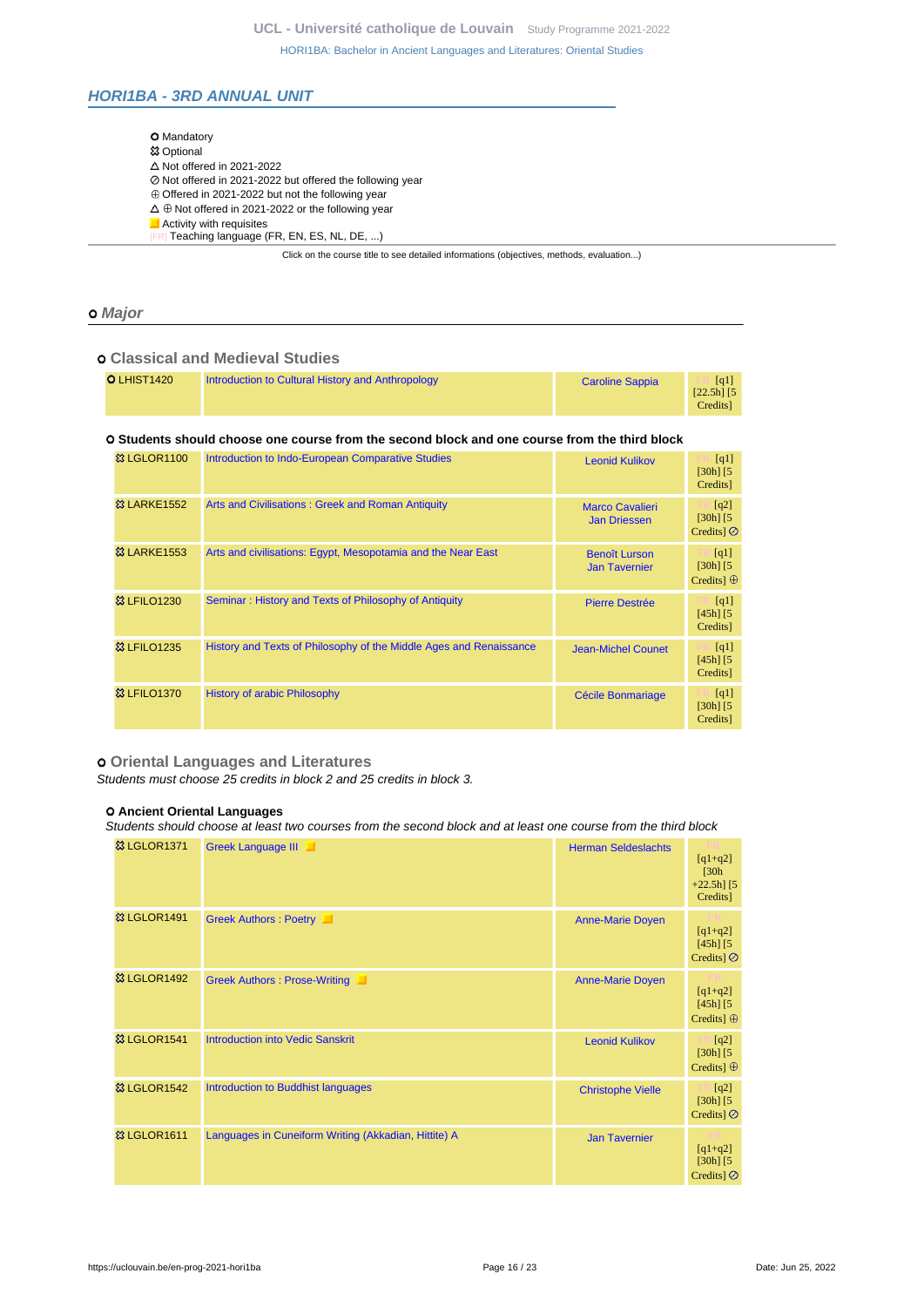| <b>8 LGLOR1612</b>       | Languages in Cuneiform Writing (Akkadian, Hittite) B | <b>Jan Tavernier</b>                                              | $[q1+q2]$<br>$[30h]$ $[5$<br>Credits] $\oplus$             |
|--------------------------|------------------------------------------------------|-------------------------------------------------------------------|------------------------------------------------------------|
| <b>&amp; LGLOR1621</b>   | Egyptian hieroglyphics A                             | <b>Claude Obsomer</b>                                             | $[q1+q2]$<br>$[30h]$ $[5]$<br>Credits $\odot$              |
| <sup>3</sup> & LGLOR1622 | Egyptian hieroglyphics B                             | <b>Claude Obsomer</b>                                             | $[q1+q2]$<br>$[30h]$ $[5]$<br>Credits] $\oplus$            |
| <b>&amp; LRELI1631</b>   | <b>Biblical Hebrew I A</b>                           | <b>Jean-Claude Haelewyck</b>                                      | $[q1+q2]$<br>$[45h]$ $[5]$<br>Credits] $\oplus$            |
| <b>83 LRELI1632</b>      | <b>Biblical Hebrew I B</b>                           |                                                                   | $[q1+q2]$<br>$[45h]$ $[5]$<br>Credits] $\oslash$           |
| <b>&amp; LGLOR1641</b>   | Aramaic Languages (Ancient Aramaic, Syriac) A        | <b>Andrea Barbara Schmidt</b>                                     | $[q1+q2]$<br>$[30h]$ $[5]$<br>Credits] $\oslash$           |
| <sup>33</sup> LGLOR1642  | Aramaic Languages (Ancient Aramaic, Syriac) B        | <b>Andrea Barbara Schmidt</b><br><b>Jan Tavernier</b>             | $[q1+q2]$<br>$[30h]$ $[5]$<br>Credits] $\oplus$            |
| <b>&amp; LGLOR1651</b>   | Languages of the Caucasus (Armenian, Georgian) A     | <b>Bernard Coulie</b>                                             | $\mathbb{R}$ [q1]<br>$[30h]$ $[5]$<br>Credits] $\oslash$   |
| <b>&amp; LGLOR1652</b>   | Languages of the Caucasus (Armenian, Georgian) B     | <b>Bernard Coulie</b>                                             | $[q1+q2]$<br>$[30h]$ $[5]$<br>Credits] $\oplus$            |
| <b>&amp; LGLOR1661</b>   | <b>Classical Arabic II A</b>                         | <b>Godefroid De Callatay</b>                                      | $\blacksquare$ [q2]<br>$[30h]$ $[5]$<br>Credits] $\oslash$ |
| <sup>3</sup> LGLOR1662   | <b>Classical Arabic II B</b>                         | Naïm Vanthieghem<br>(compensates<br><b>Godefroid De Callatay)</b> | [q2]<br>$[30h]$ $[5]$<br>Credits] $\oplus$                 |
| <sup>3</sup> & LGLOR1671 | <b>Sanskrit A</b>                                    | <b>Christophe Vielle</b>                                          | [q1]<br>$[30h]$ $[5]$<br>Credits] $\oslash$                |
| <b>&amp; LGLOR1672</b>   | <b>Sanskrit B</b>                                    | <b>Leonid Kulikov</b>                                             | $\blacksquare$ [q1]<br>$[30h]$ $[5]$<br>Credits] $\oplus$  |
| <b>&amp; LARAB1301</b>   | Modern Arabic: intermediate level                    | Manhal Makhoul (coord.)                                           | $[q1+q2]$<br>$[60h]$ $[6$<br>Credits]                      |
| <b>83 LARAB1302</b>      | Eastern colloquial Arabic                            |                                                                   | $[q1+q2]$<br>$[30h]$ [6 $\,$<br>Credits] $\Delta$          |
| <b>&amp; LARAB1303</b>   | Maghribi colloquial Arabic                           | <b>Ahmed Adrioueche</b><br>(coord.)                               | $[q1+q2]$<br>$[30h]$ [6 $\,$<br>Credits]                   |

#### **Oriental History and Civilisation**

Students should choose at least one course from the second block and at least two courses from the third block

| <b>&amp; LGLOR1442</b> | <b>Ancient Greek Literature</b>                               | <b>Anne-Marie Doyen</b>                       | $[q1+q2]$<br>$[45h]$ $[5]$<br>Credits $\odot$ |
|------------------------|---------------------------------------------------------------|-----------------------------------------------|-----------------------------------------------|
| <b>&amp; LGLOR1511</b> | History and Society of the Near East and Ancient Egypt I      | <b>Claude Obsomer</b><br><b>Jan Tavernier</b> | [q1]<br>$[30h]$ $[5]$<br>Credits $\odot$      |
| <b>&amp; LGLOR1512</b> | Culture and Civilization of the Near East and Ancient Egypt I | <b>Claude Obsomer</b><br><b>Jan Tavernier</b> | [q1]<br>$[30h]$ $[5]$<br>Credits $\oplus$     |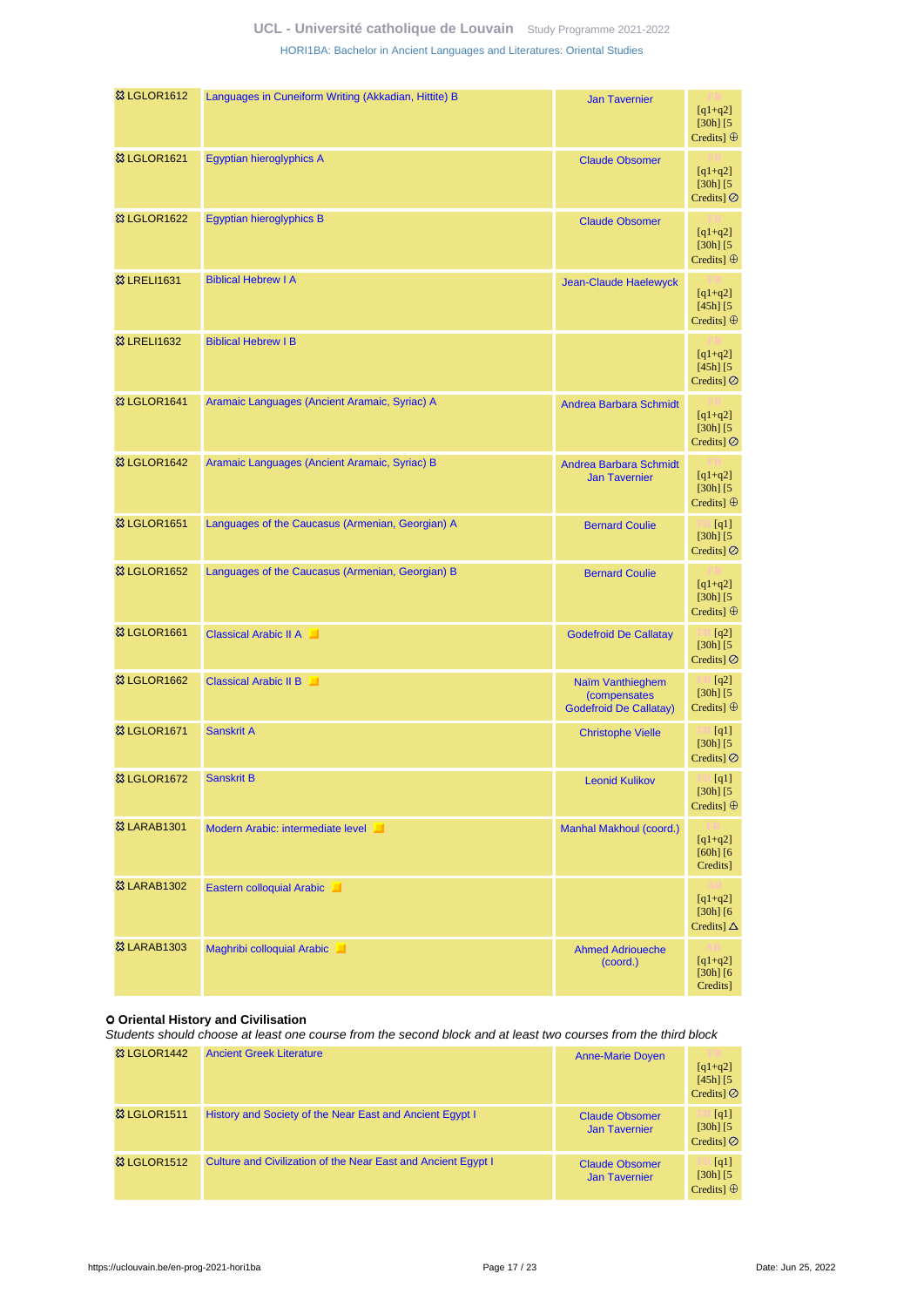| <b>&amp; LGLOR1521</b>  | Introduction to the Byzantine World             | <b>Bernard Coulie</b>                           | [q1]<br>$[30h]$ $[5$<br>Credits] $\oslash$         |
|-------------------------|-------------------------------------------------|-------------------------------------------------|----------------------------------------------------|
| <b>&amp; LGLOR1522</b>  | Introduction to the Medieval Christian East     | <b>Andrea Barbara Schmidt</b>                   | $\Box$ [q1]<br>$[30h]$ [5]<br>Credits] $\oplus$    |
| <b>&amp; LGLOR1531</b>  | History and Society of Islam and the Arab World | <b>Godefroid De Callatay</b>                    | $\Box$ [q1]<br>$[30h]$ $[5]$<br>Credits] $\oslash$ |
| <b>&amp; LDROI1511</b>  | Introduction to Islamic Law                     | Louis-Léon Christians<br><b>Baudouin Dupret</b> | $\Box$ [q2]<br>$[30h]$ [5]<br>Credits]             |
| <b>&amp;3 LRELI1110</b> | Introduction to the Bible: Old Testament        | <b>Matthieu Richelle</b>                        | $\mathbb{E}$ [q1]<br>$[30h]$ $[5]$<br>Credits]     |
| <b>&amp; LRELI1120</b>  | Introduction to the Bible: New testament        | <b>Geert Van Oyen</b>                           | $\lfloor q^2 \rfloor$<br>$[30h]$ [5]<br>Credits]   |
| <b>&amp;3 LRELI1272</b> | Patrology                                       | <b>Jean-Marie Auwers</b>                        | $\Box$ [q2]<br>$[30h]$ [5]<br>Credits] Ø           |
| <b>&amp;3 LRELI1310</b> | <b>Judaism</b>                                  | <b>David Lemler</b>                             | $\Box$ [q1]<br>$[30h]$ $[5]$<br>Credits]           |
| <b>&amp;3 LRELI1347</b> | <b>Hinduism</b>                                 | <b>Philippe Cornu</b>                           | [q2]<br>$[30h]$ [5]<br>Credits] $\oplus$           |
| <b>&amp;3 LRELI1348</b> | <b>Buddhism</b>                                 | <b>Philippe Cornu</b>                           | [q2]<br>$[30h]$ [5]<br>Credits] $\oslash$          |

#### **Others courses**

Students may choose a maximum of 10 credits from the second block and a maximum of 10 credits from the third block in the Faculty or University programme relating to the ancient languages studied

#### **Modern languages**

The same language must be taken during the whole Bachelor's degree course. In each annual block, students should choose one course from :

| <sup>33</sup> LALLE1315 | German communication skills for students in Archaeology, Philosophy,<br>Oriental and Classics Studies and History of Art and History | Ann Rinder (coord.)     | m<br>$[q1+q2]$<br>$[30h]$ $[5]$<br>Credits]  |
|-------------------------|--------------------------------------------------------------------------------------------------------------------------------------|-------------------------|----------------------------------------------|
| <b>&amp; LANGL1315</b>  | Interactive communication seminar                                                                                                    | Philippe Denis (coord.) | тN<br>$[q1+q2]$<br>$[30h]$ $[5]$<br>Credits] |

## **Work of end of first cycle**

| O LHORI1399 | Work of end of first cycle |                          |
|-------------|----------------------------|--------------------------|
|             |                            | $[q1+q2]$<br>[5 Credits] |

## **Minor**

Students choose a minor from the list of available minors and take into account any access requirements laid down by the management bodies. They will distribute the 30 credits of the minor between the annual block 2 and the annual block 3 of their bachelor's degree, so that their course programme (major + minor) comprises 60 credits each academic year.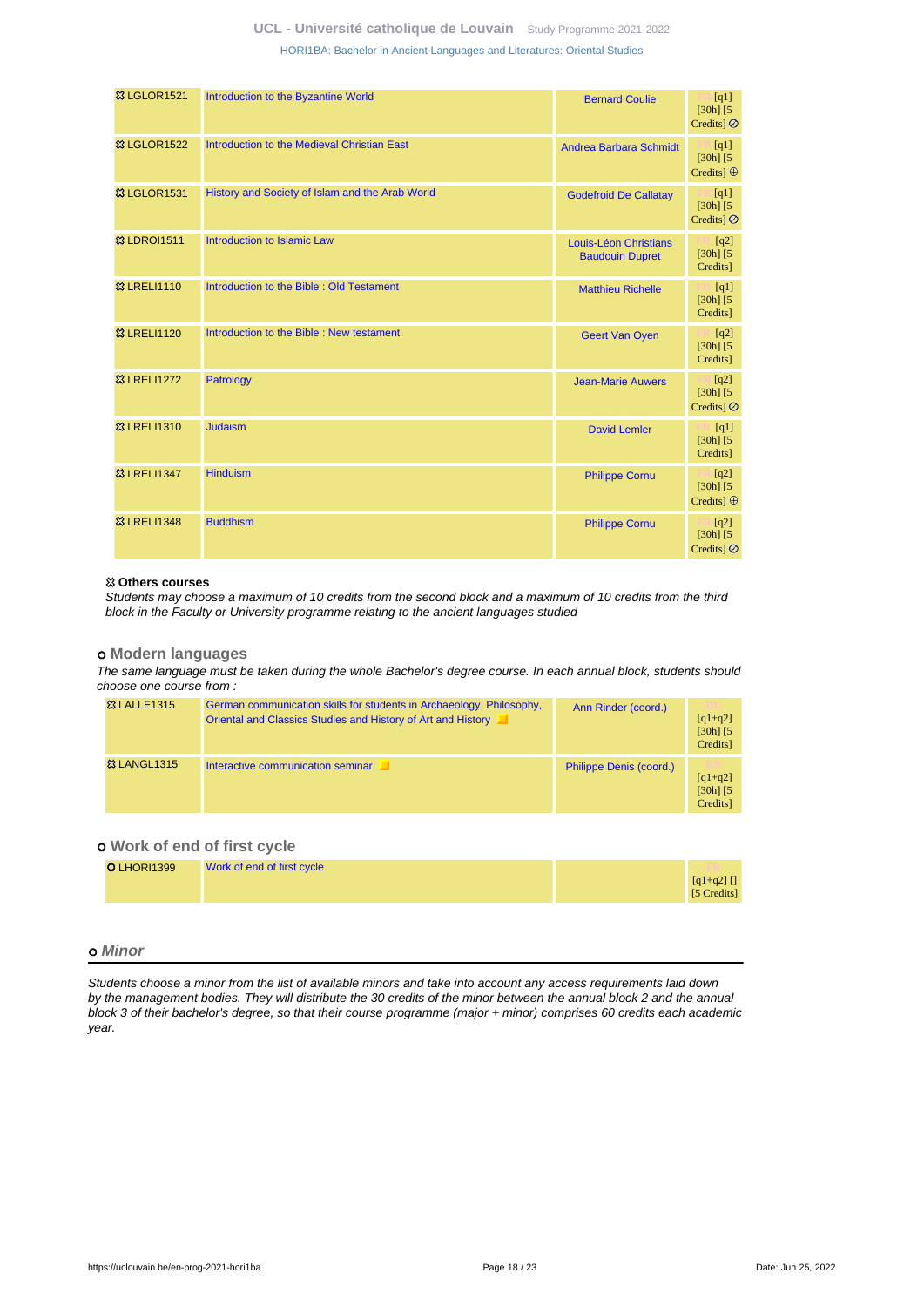# **HORI1BA - Information**

# <span id="page-18-1"></span><span id="page-18-0"></span>**Access Requirements**

Decree of 7 November 2013 defining the landscape of higher education and the academic organization of studies. The admission requirements must be met prior to enrolment in the University.

**In the event of the divergence between the different linguistic versions of the present conditions, the French version shall prevail.**

**SUMMARY** 

- [General access requirements](#page-18-2)
- [Specific access requirements](#page-18-3)
- [Access based on validation of professional experience](#page-19-0)
- [Special requirements to access some programmes](#page-19-1)

# <span id="page-18-2"></span>**General access requirements**

Except as otherwise provided by other specific legal provisions, admission to undergraduate courses leading to the award of a Bachelor's degree will be granted to students with one of the following qualifications :

1. A Certificate of Upper Secondary Education issued during or after the 1993-1994 academic year by an establishment offering fulltime secondary education or an adult education centre in the French Community of Belgium and, as the case may be, approved if it was issued by an educational institution before 1 January 2008 or affixed with the seal of the French Community if it was issued after this date, or an equivalent certificate awarded by the Examination Board of the French Community during or after 1994;

2. A Certificate of Upper Secondary Education issued no later than the end of the 1992-1993 academic year, along with official documentation attesting to the student's ability to pursue higher education for students applying for a full-length undergraduate degree programme;

3. A diploma awarded by a higher education institution within the French Community that confers an academic degree issued under the above-mentioned Decree, or a diploma awarded by a university or institution dispensing full-time higher education in accordance with earlier legislation;

4. A higher education certificate or diploma awarded by an adult education centre;

5. A pass certificate for one of the [entrance examinations](https://uclouvain.be/fr/etudier/inscriptions/examens-admission.html) organized by higher education institutions or by an examination board of the French Community; this document gives admission to studies in the sectors, fields or programmes indicated therein;

6. A diploma, certificate of studies or other qualification similar to those mentioned above, issued by the Flemish Community of Belgium, the German Community of Belgium or the Royal Military Academy;

7. A diploma, certificate of studies or other qualification obtained abroad and deemed equivalent to the first four mentioned above by virtue of a law, decree, European directive or international convention;

Note:

Requests for equivalence must be submitted to the Equivalence department [\(Service des équivalences\)](http://www.equivalences.cfwb.be/) of the Ministry of Higher Education and Scientific Research of the French Community of Belgium in compliance with the official deadline.

The following two qualifications are automatically deemed equivalent to the Certificate of Upper Secondary Education (Certificat d'enseignement secondaire supérieur – CESS):

- European Baccalaureate issued by the Board of Governors of a European School,

- International Baccalaureate issued by the International Baccalaureate Office in Geneva.

8. Official documentation attesting to a student's ability to pursue higher education (diplôme d'aptitude à accéder à l'enseignement supérieur - DAES), issued by the Examination Board of the French Community.

# <span id="page-18-3"></span>**Specific access requirements**

- To be eligible to apply to a bachelor's programme, holder of a non-belgian degree who do not have Belgian student status must also:
	- have earned a secondary school degree within the last three years;
	- not already hold a bachelor's degree; and,
- Candidates, whatever their nationality, with a secondary school diploma from a country outside the European Union, must have obtained an average of 13/20 minimum or, failing that, have obtained this average, have passed one year of study in Belgium (for example special Maths / sciences).
- For any secondary school diploma **from a European Union country**, the admission request must contain the equivalence of your diploma or, at the very least, proof of the filing of the equivalence request with the Wallonia-Brussels Federation (French Community of Belgium). For any information relating to obtaining an equivalence, please refer to [the following site.](http://www.equivalences.cfwb.be/)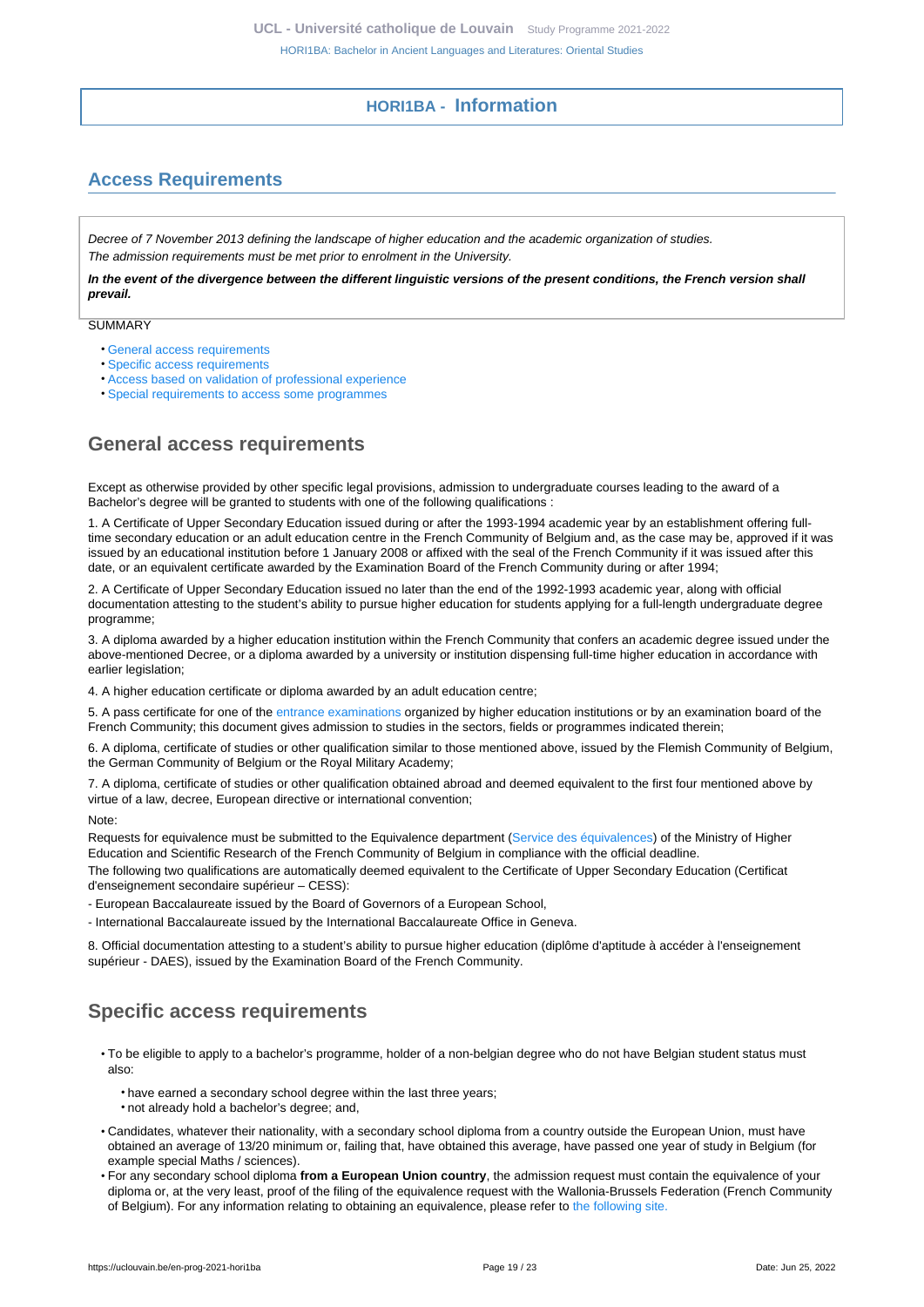[HORI1BA: Bachelor in Ancient Languages and Literatures: Oriental Studies](https://uclouvain.be/en-prog-2021-hori1ba.html)

• Not to have obtained a secondary education diploma for more than 3 years maximum. Example: for an admission application for the academic year 2021-2022, you must have obtained your diploma during the academic years 2018-2019, 2019-2020 or 2020-2021. In the French Community of Belgium, the academic year runs from September 14 to September 13.I\_information/2021/commonbachelor/

# <span id="page-19-0"></span>**Access based on validation of professional experience**

Admission to undergraduate studies on the basis of accreditation of knowledge and skills obtained through professional or personal experience (Accreditation of Prior Experience)

Subject to the general requirements laid down by the authorities of the higher education institution, with the aim of admission to the undergraduate programme, the examination boards accredit the knowledge and skills that students have obtained through their professional or personal experience.

This experience must correspond to at least five years of documented activity, with years spent in higher education being partially taken into account: 60 credits are deemed equivalent to one year of experience, with a maximum of two years being counted. At the end of an assessment procedure organized by the authorities of the higher education institution, the Examination Board will decide whether a student has sufficient skills and knowledge to successfully pursue undergraduate studies.

After this assessment, the Examination Board will determine the additional courses and possible exemptions constituting the supplementary requirements for the student's admission.

# <span id="page-19-1"></span>**Special requirements to access some programmes**

- Admission to **undergraduate studies in engineering: civil engineering and architect** Pass certificate for the [special entrance examination for undergraduate studies in engineering: civil engineering and architect](https://uclouvain.be/fr/facultes/epl/examenadmission.html). Admission to these courses is always subject to students passing the special entrance examination. Contact the faculty office for the programme content and the examination arrangements.
- Admission to **undergraduate studies in veterinary medicine**  [Admission to undergraduate studies in veterinary medicine is governed by the Decree of 16 June 2006 regulating the number of](https://uclouvain.be/en/study/inscriptions/etudes-contingentees.html) [students in certain higher education undergraduate courses \(non-residents\)](https://uclouvain.be/en/study/inscriptions/etudes-contingentees.html).
- Admission to **undergraduate studies in physiotherapy and rehabilitation** [Admission to undergraduate studies in physiotherapy and rehabilitation is governed by the Decree of 16 June 2006 regulating the](https://uclouvain.be/en/study/inscriptions/etudes-contingentees.html) [number of students in certain higher education undergraduate courses \(non-residents\).](https://uclouvain.be/en/study/inscriptions/etudes-contingentees.html)
- Admission to **undergraduate studies in psychology and education: speech and language therapy** [Admission to undergraduate studies in psychology and education: speech and language therapy is governed by the Decree of 16](https://uclouvain.be/en/study/inscriptions/etudes-contingentees.html) [June 2006 regulating the number of students in certain higher education undergraduate courses \(non-residents\).](https://uclouvain.be/en/study/inscriptions/etudes-contingentees.html)
- Admission to **undergraduate studies in medicine and dental science** [Admission to undergraduate studies in medecine and dental science is governed by the Decree of 16 June 2006 regulating the](https://uclouvain.be/en/study/inscriptions/etudes-contingentees.html) [number of students in certain higher education undergraduate courses \(non-residents\).](https://uclouvain.be/en/study/inscriptions/etudes-contingentees.html)

Note: students wishing to enrol for a **Bachelor's degree in Medicine** or a **Bachelor's degree in dental science** must first sit [an](https://uclouvain.be/en/study/inscriptions/etudes-contingentees.html) [aptitude test \(fr\).](https://uclouvain.be/en/study/inscriptions/etudes-contingentees.html)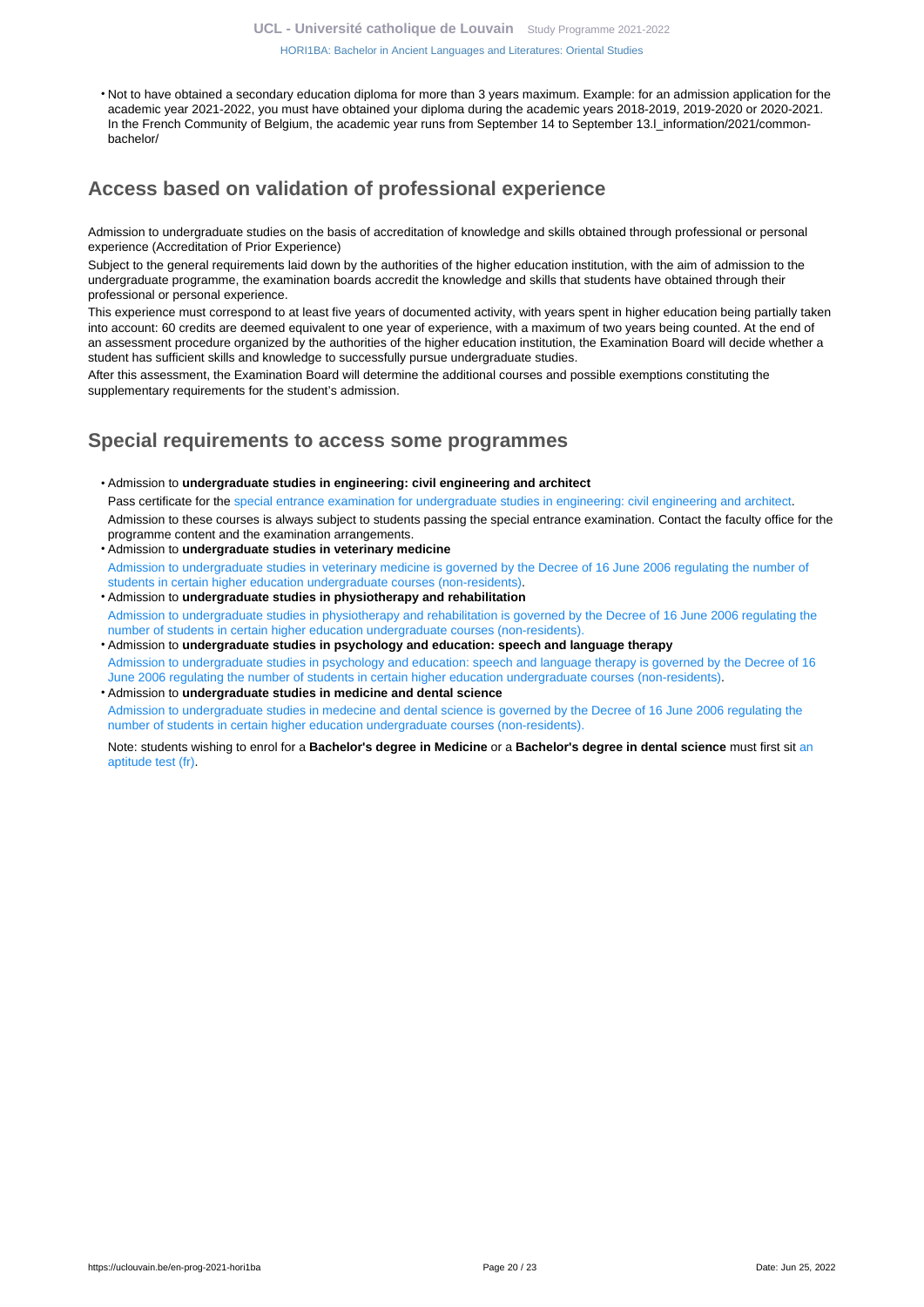# <span id="page-20-0"></span>**Teaching method**

The bachelors programme in Bachelor in Ancient Languages and Literatures: Oriental Languages begins with a common semester made up of general courses given within the faculty. These general courses are taught by a team of teachers who emphasize an active exchange involving practical work and student participation. This common semester provides students with the opportunity to change to another bachelors programme at the end of the January exam session if the student's advisory office agrees.

From the second semester of the first year on, the courses specific to the students' bachelors programme use a variety of pedagogical methods (active learning, a balanced combination of individual and group work) with the aim of acquiring knowledge and the ability to analyse.

Throughout the student's bachelor programme in Bachelor in Modern Languages and Literatures: Oriental Languages, students experience a variety of teaching methods : lectures, group work, individual work, seminars. Some courses also use e-learning (exercises and resources are made available to students, pedagogical management, sharing and evaluation by the class of work).

# <span id="page-20-1"></span>**Evaluation**

**The evaluation methods comply with the [regulations concerning studies and exams](https://uclouvain.be/fr/decouvrir/rgee.html). More detailed explanation of the modalities specific to each learning unit are available on their description sheets under the heading "Learning outcomes evaluation method".**

Depending on the nature of the course and the teaching methods, the evaluation will take different forms. Some courses will involve oral and/or written evaluations (held during one of the three exam sessions: January – June – August/September), whilst the evaluation of seminars will involve more substantial student participation as well as assessment of individual course work. Evaluation methods will be explained at the beginning of each course.

Those exams relating to courses on communication skills will evaluate the student's level, i.e. the practical use of the language in relevant situations.

To obtain a student's average, the grades awarded for each course unit are weighted by their respective credits.

# <span id="page-20-2"></span>**Mobility and/or Internationalisation outlook**

Students pursuing a [Bachelor in Ancient Languages and Literatures: Oriental Studies](https://uclouvain.be/en-prog-2021-hori1ba) may, as part of their studies, undertake:

- a **study visit** for one term (30 credits) in one of the [many universities](https://uclouvain.be/fr/facultes/fial/partenaires-0.html) with which the Faculty of Philosophy, Arts and Letters has concluded partnership agreements, in Europe under the Erasmus+ programme, in Switzerland under the SEMP programme, or elsewhere in the world under the FAME/Mercator programme, or
- a **study visit** for one term (30 credits) in one of the partner universities in Flanders, under the Erasmus Belgica programme.

Ideally, the exchange should be planned during the first term of the third year.

The [list of recommended destinations](https://uclouvain.be/fr/facultes/fial/mobilite-internationale-0-1-2-3-4-5-6-7.html) is available on the Faculty's website.

Furthermore, under the agreement between UCLouvain and KU Leuven, courses in Greek language and literature can be selected from the KU Leuven programme. This is also valid for courses in various fields of Oriental Studies (Egyptology, Ancient Near East, etc.).

To find out more:

- [Contacts](https://uclouvain.be/en/faculties/fial/international-contact.html)
- [Practical information](https://uclouvain.be/fr/facultes/fial/etudiant-fial-en-echange.html) (in French)

# <span id="page-20-3"></span>**Possible trainings at the end of the programme**

This bachelor's programme provides direct access to the corresponding [Master \[120\] in Ancient Languages and Literatures: Oriental](https://uclouvain.be/en-prog-2021-hori2m) [Studies](https://uclouvain.be/en-prog-2021-hori2m) and [Master \[60\] in Ancient Languages and Literatures : Oriental Studies.](https://uclouvain.be/en-prog-2021-hori2m1)

Depending on the minor chosen, the [Bachelor in Ancient Languages and Literatures: Oriental Studies](https://uclouvain.be/en-prog-2021-hori1ba) may also provide access, directly or through supplementary classes, to other master's programmes organised by the Faculty of Philosophy, Arts and Letters or other faculties at UCLouvain. For more information, please read the masters' admission requirements.

List of masters organised by the Faculty of Philosophy, Arts and Letters: <https://uclouvain.be/fr/facultes/fial/masters-en-fial.html>

## <span id="page-20-4"></span>**Contacts**

## **Curriculum Management**